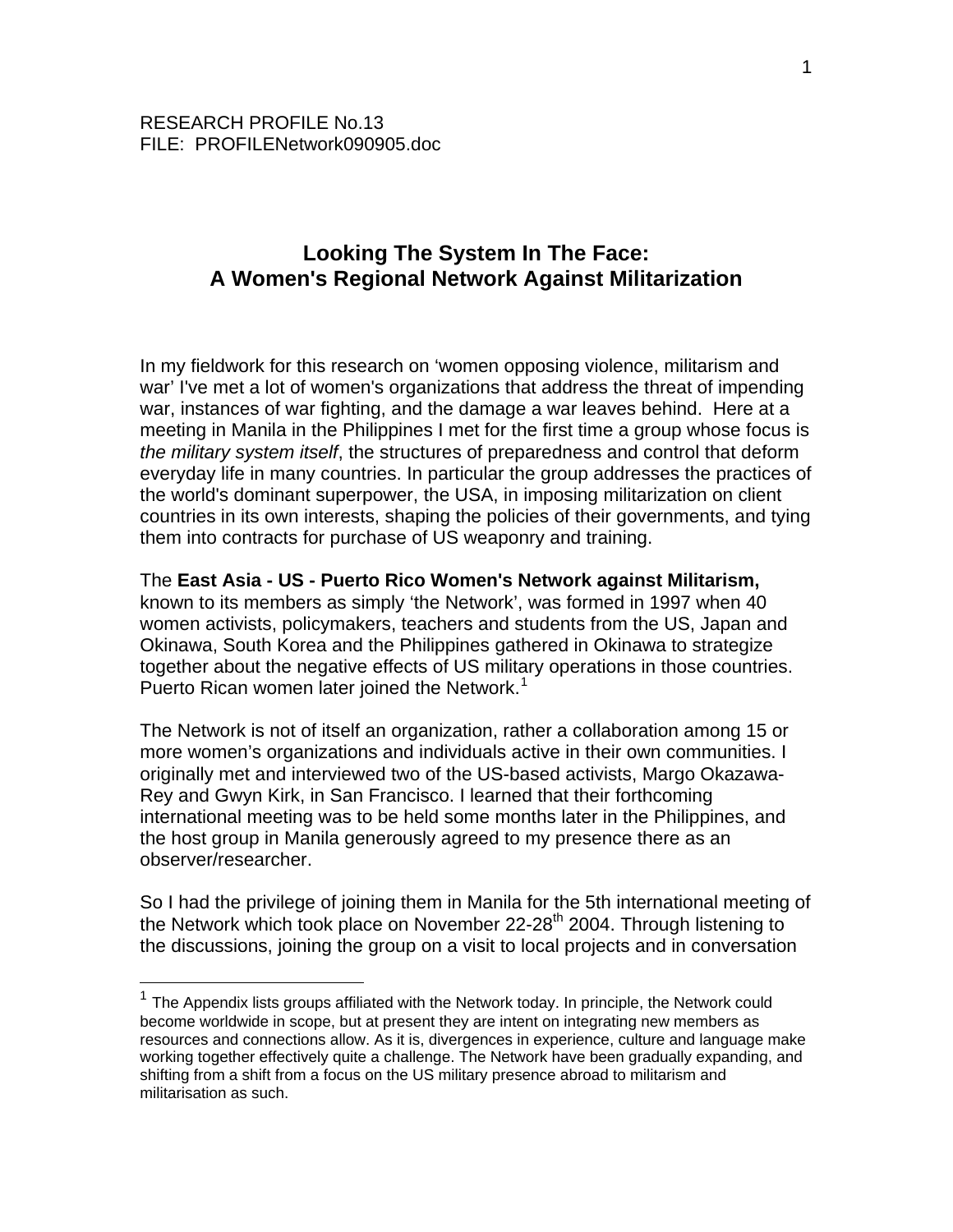with participants I obtained a good sense of what preoccupies these women in their home countries, and how they are organized to resist militarism -- especially its imposition under US foreign and defence policy.

#### **The Network's mission and philosophy**

The Network's mission is

to promote, model, and protect genuine security by creating an international women's network of solidarity against militarism. To strengthen our common consciousness and voice by sharing our experiences and making critical connections among militarism, imperialism, and systems of oppression and exploitation based on gender, race, class and nation (Network leaflet 2004).

The Network's public statements define military security as an oxymoron, linked as it is to a culture of violence. They call for the 'de-militarization of cultures and national identities'. They are specific about women: they aim to 'promote solidarity and a healing process among the diversity of women who are impacted by militarism and violence' (Network leaflet 2002). They are equally specific about gender.

Masculinity in many countries, including the United States, is defined in military terms. We need a redefinition of masculinity, strength, power, and adventure; an end to war toys and the glorification of war and warriors (Network leaflet 2002).

In a video I heard Aida Santos, the Network country contact for the Philippines, say 'the basis of militarism is the strengthening of the patriarchal system'. And in everything Network participants do they mark an intersection of gender with race and class, showing how poor women of colour are worst affected by the many aspects of militarism, including military service, 'paying double every time'.

The Network pitch their efforts towards ending the projection of US force overseas, representing it as a 'push for expanding US global economic and military influence' that involves supporting undemocratic regimes in host nations, and coercing them into policies that deform local societies, harm women in particular ways, and destroy the environment (final statement, Network 4<sup>th</sup> international meeting, Seoul, 2002).

Network participants are well informed about the various bilateral agreements under which US bases are sited in 'host countries', and about the legislation, local and international, to which the US should be bound. Network participants support the actions of the affiliated groups in demanding the withdrawal of US bases, cleanup of the social, economic and physical effects of the US bases.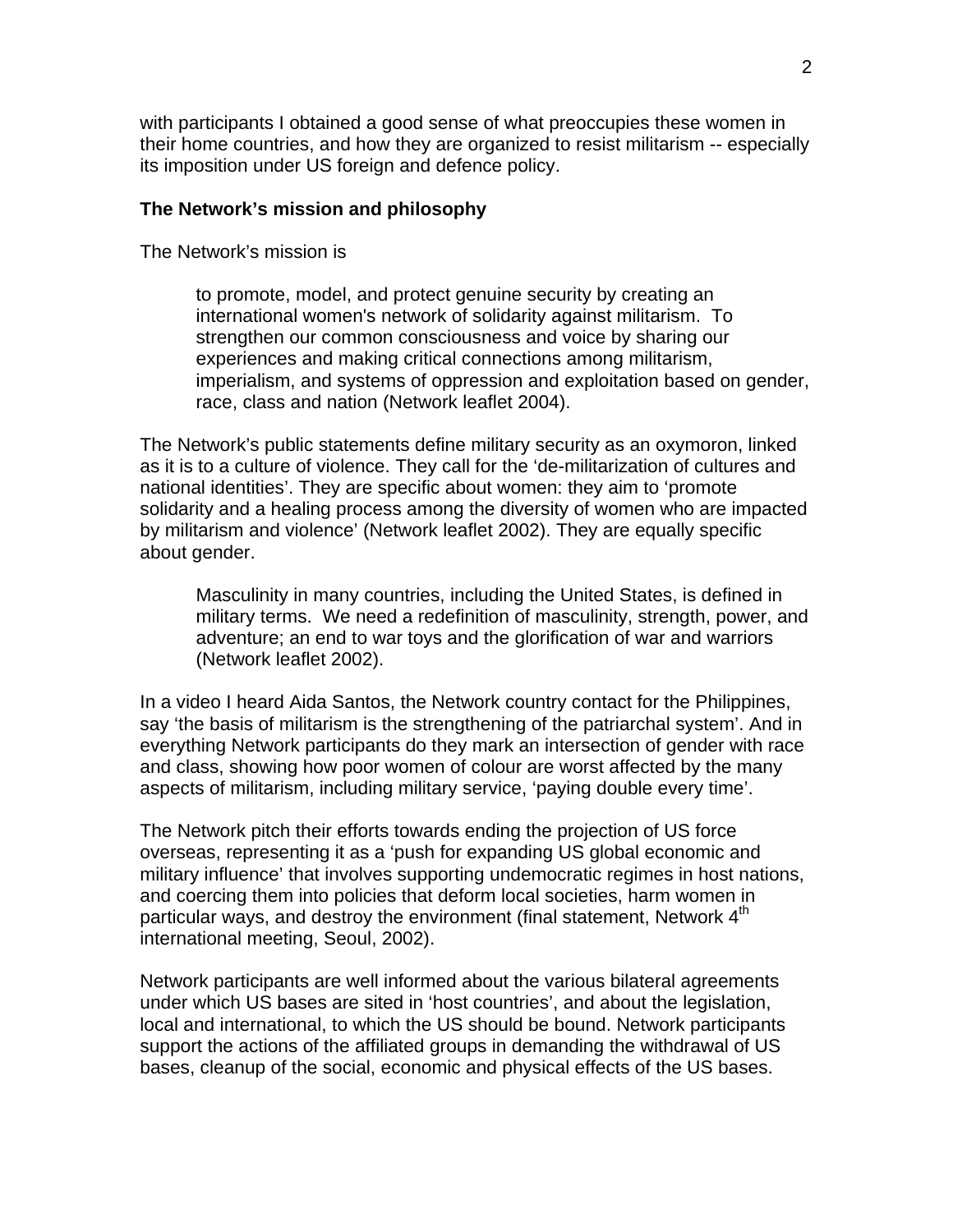They monitor the effects on local states of their military agreements with the USA, and call for an end to the weapons trade.

The work of the Network has relevance within US society, as well as in countries affected by US militarization. When I interviewed her in May 2004, Margo said that *militarism* has been little understood or talked about in the USA till now.

War is understood, yes, but that our society was organized conceptually around military values, that isn't generally understood. Nor is the concept of nation. Because we are Number One we don't see it. Our work has been aimed at surfacing these things. In fact, 9/11 has helped us do that.

#### **The organizing process**

The Network participants can afford to meet physically only once every two years at most, though different subsets may meet more regularly. When they do hold an international meeting, one aspect of business is inevitably how to carry on their activity effectively in the interim. This time they discussed: communication, responsibility and accountability, participation and resources. Geographically, the groups are very distant from each other and culturally very distinct, with a variety of political ideas and styles of work. Between them they speak many languages, so interpretation is a continual challenge and early in the Network's life they made a collective commitment to dealing with it creatively. Their position is clear: it is not only 'those who don't speak English' who need interpreters, 'we *all* need interpretation.' On some occasions they have had a simultaneous interpretation system at their meetings. At our Manila meeting however they lacked this facility. Despite the presence of several dedicated and capable interpreters, I could see exceptionally patient and intelligent listening were necessary.

Between meetings they keep each other current on developments in their region and also work together on fundraising. The Network are not yet very developed in their use of the Internet, not for lack of technical expertise but for lack of funding and the complexity of working in five languages (Japanese, Korea, Tagalog, English and Spanish). English is their common language, but they want to avoid English-language dominance as much as possible. Three of the groups are developing web sites, and one of these may eventually become the Network site. They stay in touch through a system of country representatives, linked by email – 'copying to' a simple list of individual addresses, rather than using the group address of a listserv. They are actively developing a code of conduct for their interactions - for instance acknowledging that some groups need longer to react to messages than others. If they can raise the funding, they may organize interim meetings of the country representatives. In South Korea and the Philippines, the countries in which the participating groups are most numerous, women have set up umbrella organizations (SAFE Korea and Philippines Working Group – PWG) to serve as regional coordinations for the Network.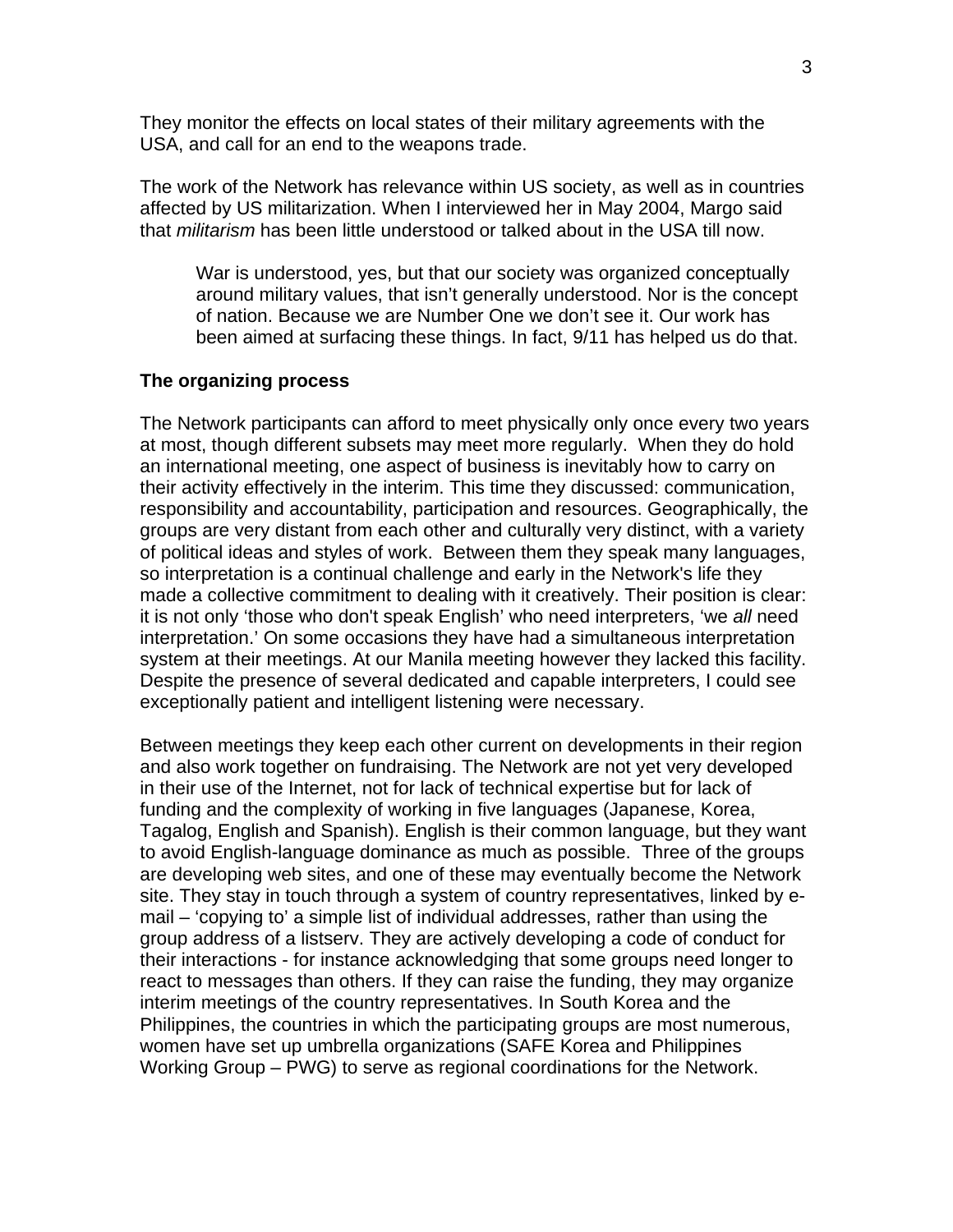The Network choose to call their biennial get-togethers 'meetings', not 'conferences', because they are committed to actual work: sharing information, developing strategy, and always 'striving for a better style of working together'. Each country group presented a written country report to the meeting in Manila, highlighting developments that concerned them and how their organizations were responding. They identified major themes for the meeting and broke into thematic working groups, with, where possible, at least one representative from every region present in each group. At the end of the meeting, they produced a statement of demands for publication. The remainder of this research profile is assembled and summarised from all the above kinds of documentation generated by the meeting.

Consolidating friendships and renewing connections is an important aspect of these meetings too. They take care with the quality of facilitation and interaction, make space for festivity and celebration, and, as I've found feminists doing so many countries, they use ritual and symbolism inventively. Puerto Rican women made a beautiful quilt of many colours and images, several metres square, which they brought to the Manila meeting. At the meeting in November the Korean women led a ceremony with traditional paper costumes, bells and candles. Terri Keko'olani, an indigenous Hawaiian woman, opened sessions with a prayer for ancestors to join us in the meeting.

# **1. The Philippines**

To assist participation in the Network, the Filipina women had organized a coalition of nine organizations under the title Philippines Working Group (PWG). This grouping had had practical importance in mounting the 5th international meeting in Manila. But, as Aida Santos, the country contact for the Philippines told me in interview, it also has ongoing importance locally.

There have been mixed organizations of men and women in the Philippines concerned with militarism, because people generally are affected by the government's subservience in its foreign and domestic policy to the agenda of US government. But militarization is something that affects women in particular ways. There've been a few occasional women's initiatives here. But we see our involvement in the PWG and the Network as an opportunity to consolidate our efforts specifically as women. A complementary aspect of our agenda will be human rights, because that's been an organizing principle of the women's movement here, beginning with the effects of martial law under the dictatorship.

### *US policy and the Philippines*

In the late 1890s, after 300 years of Spanish rule, the Philippines became an official colony of the USA, only obtaining independence in 1946. Even after independence, the Philippines continued to host US military bases. The Clark Air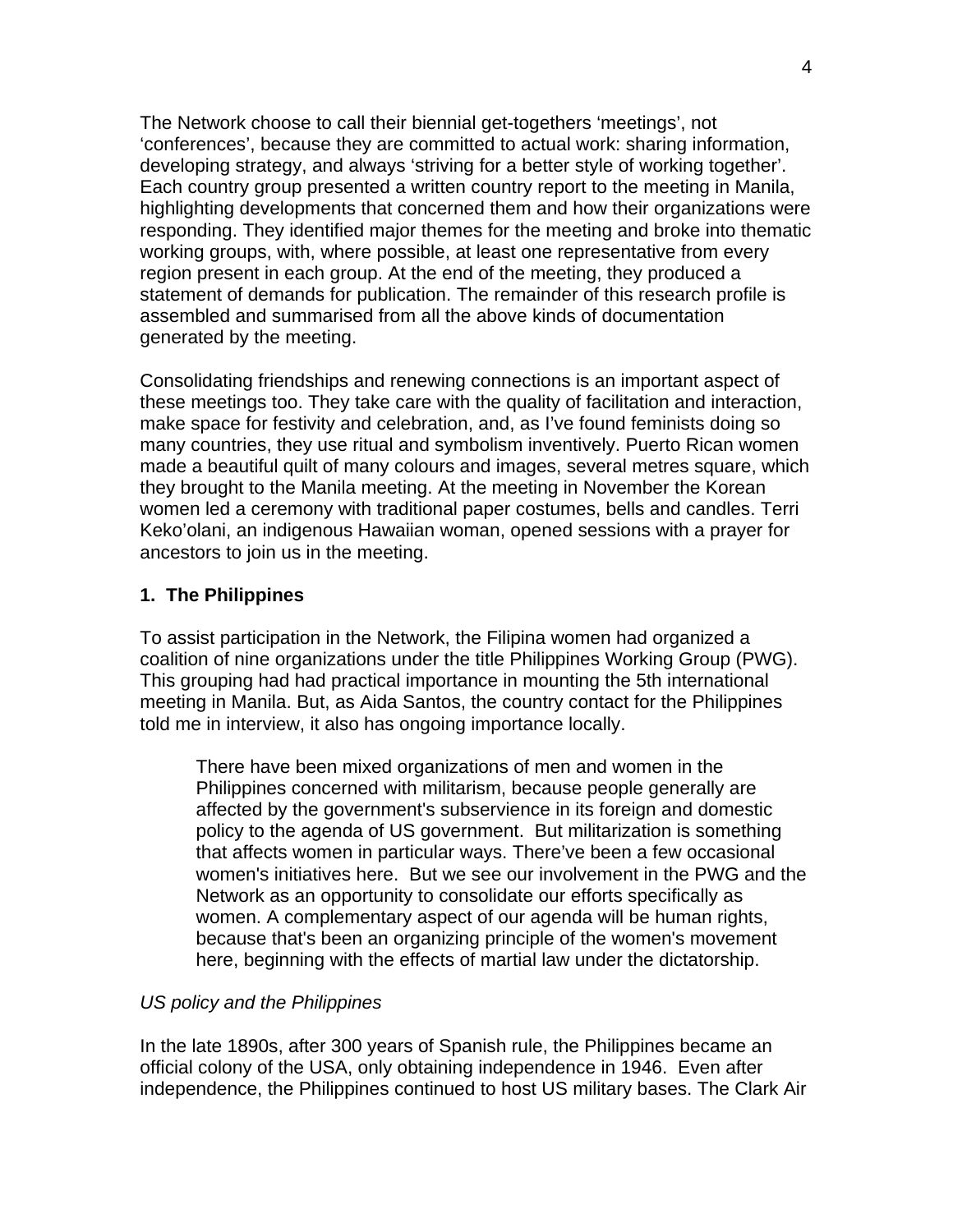Force Base near Angeles City, and the Subic Naval Base near Olongapo were two of the largest US bases in the world. In 1991, due partly to the overthrow of President Marcos, a close ally of the US, and partly to the effects of a volcanic eruption near to Clark Air Force Base, these two bases were closed.

However, in 1999 a new agreement, the Visiting Forces Agreement (VFA) was signed by the US and Philippine governments. This allows for more free-ranging access to the islands by US aircraft, ships and personnel. The VFA gives the US total jurisdiction over crimes committed by US personnel and the Philippines may not claim for damage to the environment.

The women of the Philippine Working Group were hardly surprised by the new developments. In their report to the meeting they stressed the US economic interest in Southeast Asia. With 525 million people, the region is America's 5th largest trading partner. India, with one billion people, and above all China, with 1.3 billion, are now seen as vital markets for US capital and commodities. The South China Sea has estimated oil reserves of 7.5 billion barrels. The Philippines is bound to continue to be a pawn in the US game of world hegemony.

#### *Mindanao and the 'war on terror'*

The US response to 9/11 has had a particular impact in the island of Mindanao. Ada Estrepa, Fatima Pir Allian and other Mindanao participants at our meeting reported on the situation there.

The island is home to a fiercely independent population of Moros, a Muslim people whose religious identity results from trade with Arabia as early as the 12th century. The territory is exceptionally valuable to both the Philippine state and international big business, having resources of timber, natural gas, aluminium and other ores, and being suitable for the production of rubber, sugar, cattle and other exportable goods. Mindanao has been subject for the last half-century to a settlement policy that has reduced the original inhabitants to a minority and turned them into landless tenants. Today there is a particular concern that international mining companies have government encouragement to extract minerals with potentially devastating impact on the ancestral lands of indigenous peoples, as well as damage to the wider environment.

In the late 1960s, Christian terror squads used by right-wing business and political interests provoked insurgency by a Moro National Liberation Front, which was in turn brutally counter-attacked by state forces. Between 1970 and 1996 more than 100,000 people were killed and an estimated 2 million displaced. After a pause in the conflict under the presidency of Cory Aquino, the fighting was resumed. During 2000 President Estrada waged an 'all-out war' on the Moro insurgents at a cost of 6 billion pesos. (All the equipment was bought from the USA.)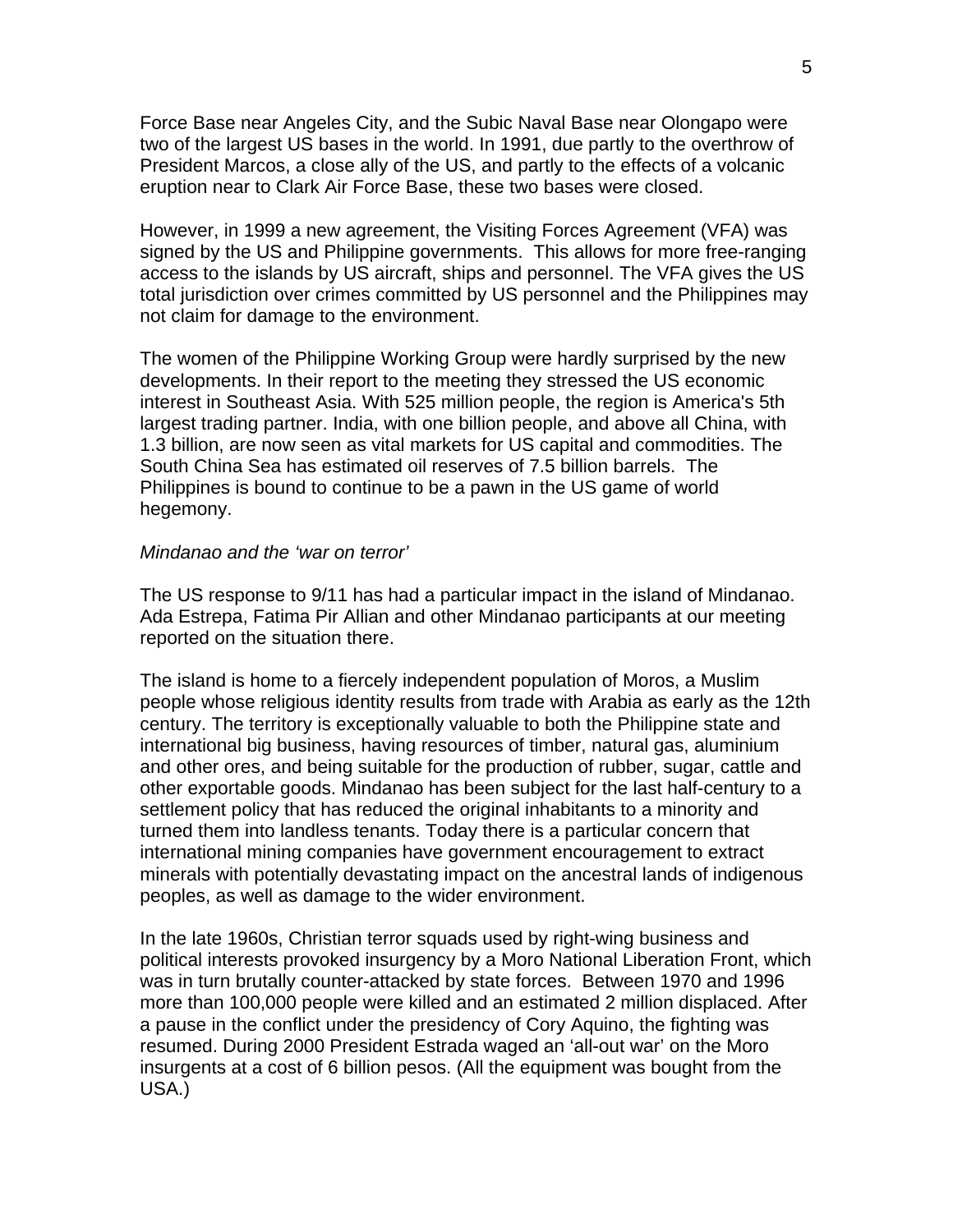Since 2001, the US government has drawn the government of the Philippines into its 'war on terror', claiming, on scant evidence, that the Moro Islamic Liberation Front (MILF), whose militancy now surpasses that of the left-wing MLNF, are linked with Al Qaeda and the Jemaah Islamiyah, thus justifying high military expenditure and arms imports on the part of the Philippine government, and the further entrenchment of the US military.

President Arroyo angered antimilitarists by complying with US pressure to join the coalition invading Iraq, thereby exposing hundreds of thousands of Filipino and Filipina migrant workers in the Middle East to the risk of reprisals. When a Filipino man was indeed taken hostage by anti-US insurgents in Iraq, popular protest caused Arroyo to recall her troops. She had recently been re-elected in a vote that some suspected of fraud, and feared her legitimacy would be further damaged by the execution of the hostage publicly on the Internet.

#### *Military prostitution, violence and poverty*

The military may have left Clark and Subic, but their effects are still felt locally and will continue to be felt for years to come. The three main results of half a century of military occupation around the cities of Angeles and Olongapo are (1) a sex industry, (2) a population of Amerasian children from US/Filipina liaisons now growing to adulthood and feeling discrimination and disadvantage, and (3) contamination by toxic materials that is producing clusters of cases of leukaemia and other illnesses in communities near the former bases.

The Philippines host group took us on field trips to the cities adjacent to the former bases to visit local groups addressing these problems. I will focus here on the theme of prostitution, the theme about which I learned most because I accompanied the visit to Angeles City, where we were received by Nagka, United Women of Angeles, who are survivors of military prostitution organizing in support of present-day prostitutes.

Filipina women's organizations have long waged a struggle against violence against women, and they've won some valuable legislation penalizing violence against women and their children, rape, and trafficking. But violence against women is still endemic, and prostitution and trafficking (which the women of the Philippines Working Group see as a form of violence and a human rights issue) have not declined with the closing of the Clark and Subic bases. On the contrary, there are reports of rising incidence of prostitution and trafficking of women, and increasingly of very young women. This trend is the more dangerous in a society where reproductive rights are undermined by the Catholic Church and the government.

According to BUKLOD and NAGKA, member organizations of the PWG, there are 1,500 women and girls in prostitution in Olongapo and neighbourhoods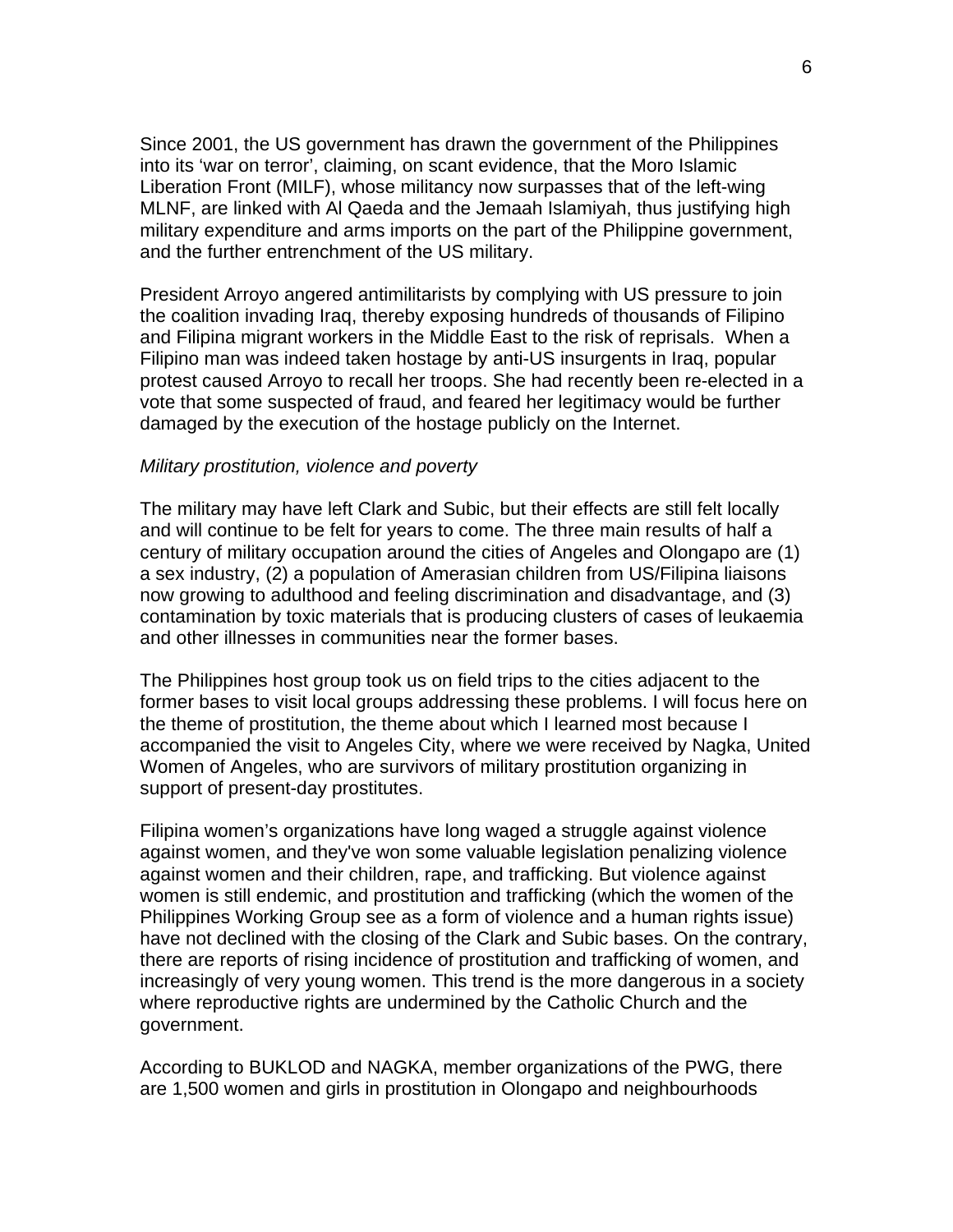around the former Subic base, and as many as 6,000 in Angeles City, adjacent to the former Clark base. Today the sex workers serve not only visiting and local military personnel but increasingly sex tourism. PWG quote an International Labour Organization estimate of half a million women in prostitution in the Philippines as a whole. Other estimates suggest 100,000 children, aged 15 and below, may be involved in this trade.

The Visiting Forces Agreement allows US military use of 22 ports as needed for repairs, fuelling and R&R. Prostitution is expected to spread widely and continue to grow. The form it takes is changing overtime. Increasingly the business is arranged by Internet. The servicemen choose a woman from a web site and she is delivered by van to barracks or ship.

### *Nagka: 'Linda's diner'*

 $\overline{a}$ 

Linda Lampera, the founder and president of Nagka, accompanied some of us on a day trip to visit their small restaurant and office in Angeles City. The women welcomed us to lunch and told us about the organization. The activists themselves are survivors of military prostitution, and now they lend support to present-day prostitutes, especially in cases where they have experienced violence or other abuses. The diner is situated in a row of brick-built market stalls in the heart of the bar area. In the neighbourhood we saw many white male bar owners and sex tourists, sitting at tables outside their bars with Filipina entertainers and prostitutes. Some of the bar owners are former US military men, who have registered the business in the name of a Filipina wife. Nagka is inevitably unpopular with the bar owners, who have exerted pressure on the local municipal council to close down the project. $2^2$  $2^2$ 

Prostitution at home, unemployment and outward migration are linked. In 2004 the Asian Development Bank estimated that 12 million Filipinos are trapped in extreme poverty. The unemployment rate is 13.7 percent, and almost one-third of the labour force is unemployed or underemployed. Eight million Filipinos, more than half of them women, have migrated to work abroad. Almost half are undocumented, their status as migrant workers illegal. Every day a further 2,500 leave the country to join them. Many Filipina women are involuntarily trafficked overseas. And women migrant workers abroad in general frequently experience violence and sexual abuse.

Ironically, many Filipina women work in the health services of western countries, while lack of adequate health care is a serious problem at home. The Philippines labours under a huge national debt, and its servicing requires yet more borrowing. Under pressure to impose a neo-liberal economic regime, the

<span id="page-6-0"></span> $2$  It seems the vested interests are winning. After my return to England I received an e-mail with photos showing the demolition of Nagka's cafe and office, as well as other women's food stalls, by the council's bulldozers. They were calling for help funding a legal appeal.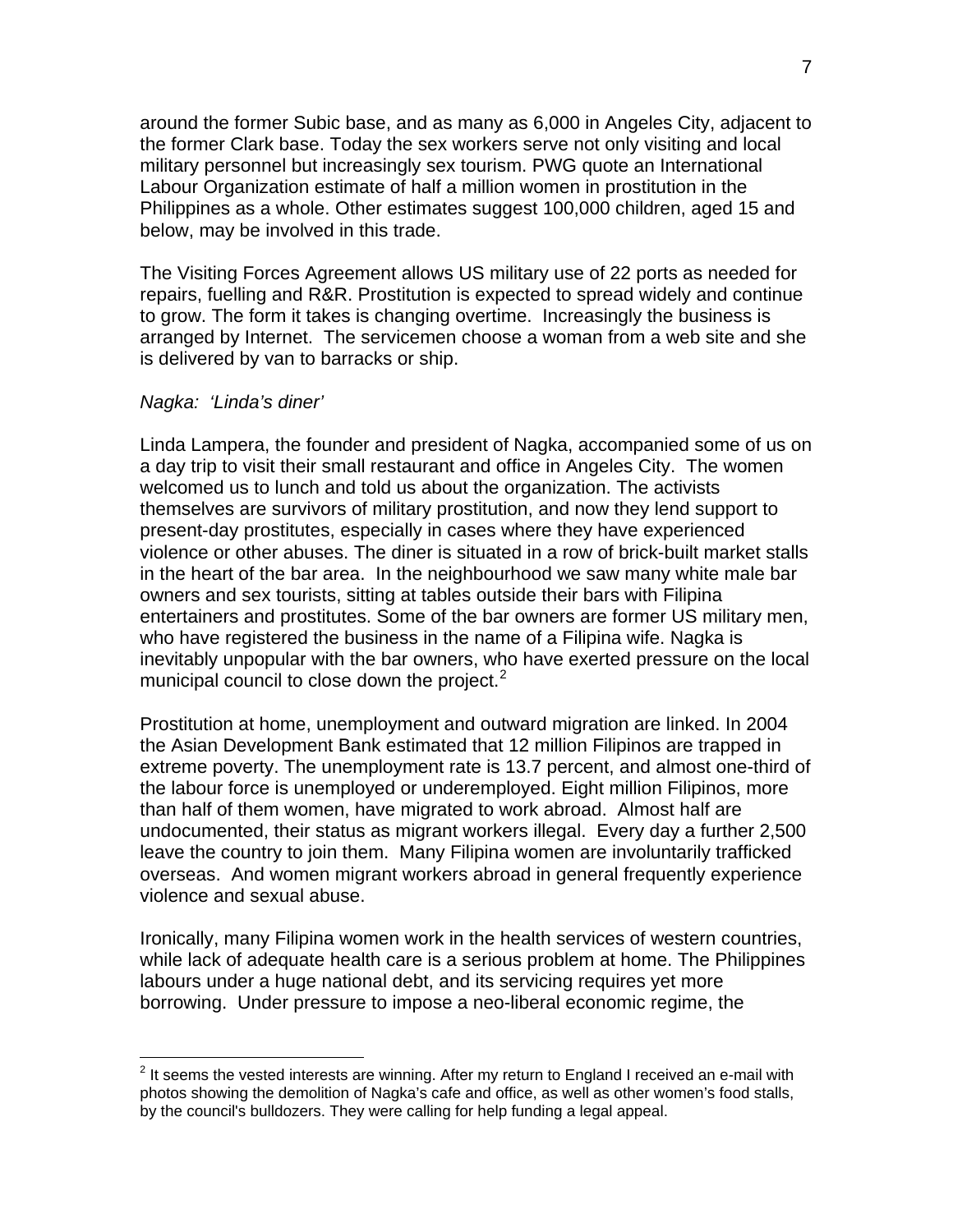government keep a tight rein on public spending to the detriment of services such as healthcare.

The Philippines country report stressed *the continuum of violence against women*, which occurs not only in full-scale armed conflict or in post-conflict situations, but as an everyday reality in the militarist regimes of supposed 'peacetime'. It concludes

Militarization is the process where our society becomes increasingly dominated by military values, institutions and patterns of behaviour... and militarism has become a way of life, destroying the environment and communities and leaving us without a future for the next generation. All this must stop, and stop now. The role of the superpower United States and all its allies in promoting the global militaristic culture should be critically examined and resisted.

# **2. South Korea**

SAFE Korea draws together women of five organizations (see Appendix) three of which are women-only, while two include men and women. In interview with South Korean participants I was told

In Korea, the peace movement has been simply regarded as a reunification movement and its main focus is in relation to the 'big' issues – economic, military and political – to the neglect of the actual lives of people and the experience of women. We want to work differently from this mainstream, and go beyond its narrow nationalism. We want to focus more on the impact of militarization on *daily life*. The victims are often marginalized people, often poor. We want to emphasize the human rights of the *individual*, the value of each life.

Besides, they said, Korean women are also a disadvantaged group, and the impact of militarization on women is neglected by the mainstream. The SAFE women want to bring to it a women's voice and a feminist analysis. Additionally, they see SAFE Korea as a way of strengthening the women's peace movement in South Korea by feeding back into the five participating organizations what they learn from women of other countries through the Network. The country report from SAFE Korea to the 5th international meeting raised six themes.

### *Opposing the South Korean government's support for the US-led invasion of Iraq*

Their analysis of the incidents of September 11, 2001, is that these were 'an inevitable result of US hegemony'. Power that is based on military dominance cannot bring about peace, and 9/11 should lead the US to reflect on the effects of its pursuit of economic self-interest.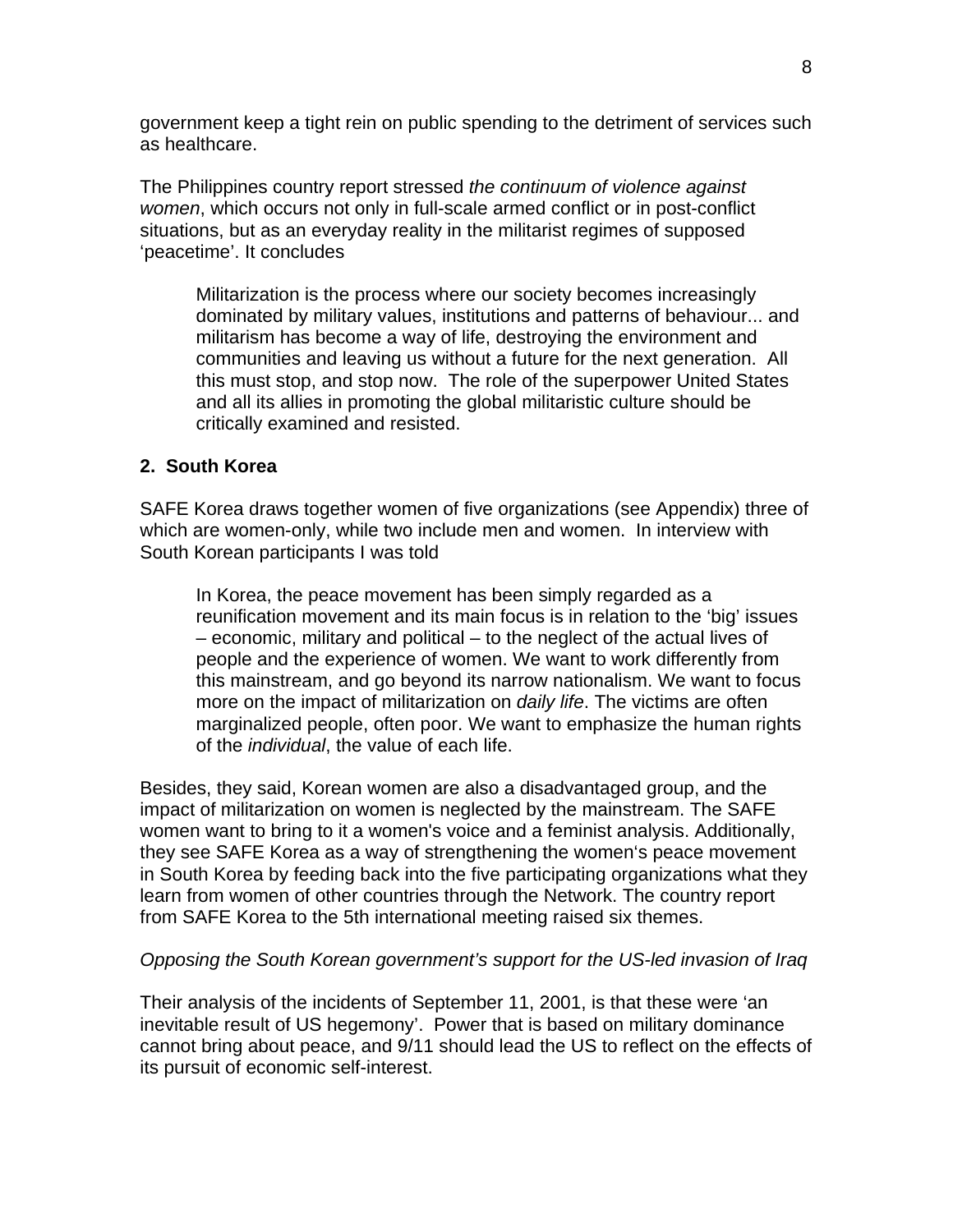To join effectively, as women, in a mass movement against the sending of South Korean troops to Iraq, the Women's Peace Association had assembled a coalition of 40 women's organizations under the title Korea Women's Peace Action. They held demonstrations, meetings and rallies aiming to shift the South Korean government away from support for Bush's 'war on terror'. However, the economic relation with the USA since the Second World War has made South Korea relatively wealthy. Many Koreans fear that if South Korea does not comply with US wishes the country will pay a price in loss of foreign investment. It was no doubt with this in mind that the South Korean government sent a contingent to Iraq, the biggest force after those of the US, UK and Australia.

#### *Supporting the movement for conscientious objection*

South Korea has two years' compulsory military conscription for men, without the possibility of an alternative service for conscientious objectors. As of October 2004 there were 677 conscientious objectors in prison, all men. They suffer heavy surveillance while in prison, and after release are ineligible for government employment.

This relatively high incidence of conscientious objection is almost all due to the presence in South Korea of 10,000 members of the Jehovah's Witnesses, a sect for whom refusing to fight is a religious duty. There have been almost no secular refusers, because South Korea's anti-Communist ideology and national-security law have been used ever since World War II to suppress any divergent opinion. However, a few secular conscientious objectors had stepped forward and their numbers increased with the Iraq war, with the result that in 2002 a support organization, Korea Solidarity for Conscientious Objection, was set up.

The women's organizations gathered in SAFE Korea call on the government to recognise conscientious objectors. For one reason, they see militarism in South Korean society as having a deep connection with the oppression of women. The conscientious objectors are often stigmatised as 'women and gays'. Again, 'Korean women are the victims of militarism and yet women are excluded from discussions relating to the military.' In 2002 a women's college with a web site on conscientious objection had been verbally harassed on the Internet.

#### *Work with women in military prostitution*

Sexual exploitation is one significant effect on women of the presence of US military bases in South Korea, as elsewhere. Women in military prostitution work mainly from clubs in 'camp towns' (*kijichon*) near to US military establishments. Overall, the numbers of clubs and of women in the trade had increased since the previous year. Due to changes in entry regulations for 'entertainers', there had been a decline in the number of Russian women working in the bars, and an increase in Philippine and Korean women. Women in military prostitution face problems of surveillance, of violence, confinement and illegality in their work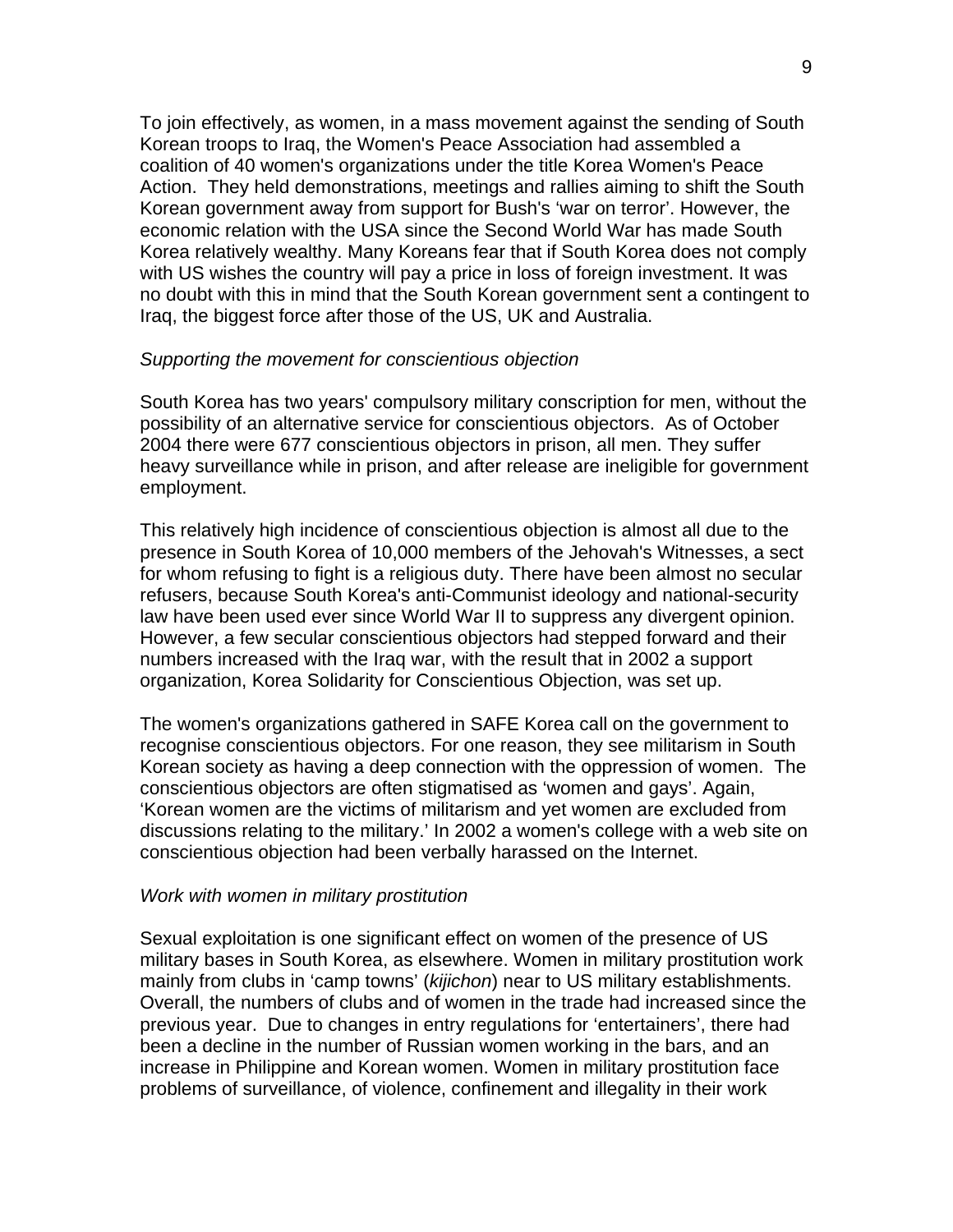status. Often their passports are confiscated and they are forced into prostitution.

A leading organization supporting the rights of women entertainers and women in prostitution in the 'camptowns' is Durebang (My Sister's Place), a key member of SAFE Korea and long-term participant in the Network. They offer various support and professional counseling to women by hiring counselors who speak Tagalog, Russian and English. Women also come to them for help with problems related to childcare, marriage, and divorce from US soldiers. In the course of their work Durebang co-operate with migrant workers' groups and women's shelters. They also need to work closely with police and immigration departments.

Women organizing for women's rights have achieved the passing of some progressive legislation in South Korea, including a new law of September 2004, remarkable for protecting the rights of prostituted women and punishing patrons and pimps. Since its introduction monitoring and raids, they say, have been much more effective. Customers have been scared off: 'clients, whether they are locals or foreigners, can get a \$3,000 fine or one year in prison'. There's an option of community service for offenders, and the women's organizations are offering to organize this. However, while the new law had improved the situation of Korean prostitutes it had not helped foreign women, who, if they wished to escape from their situation, were still offered no alternative but to return to their countries.

Durebang and other women's organizations welcome the new law, but are calling for it to be strengthened and effectively implemented. Meanwhile, as in the Philippines, the business interests are fighting back. 'Owners and sex-trade businesses have organized prostituted women to hold hunger strikes, rallies, and successfully manipulated media to show that prostituted women oppose the new law. The women's groups that are involved in eradication of prostitution continue to face threats and vandalism.'

# *Amerasians*

As in the Philippines, in the half-century of US military presence many Asian women working in the camp towns of South Korea have given birth to children fathered by US soldiers. Under South Korean government policy, around 10,000 Amerasian children had been sent to the USA for adoption. The few hundred remaining had had to endure severe discrimination in an ethnocentric and racist society, so that many had developed psychological problems. Many were living in economic hardship. Durebang is in the process of making a documentary film to help open up public discussion about the rights and needs of Amerasians in South Korea.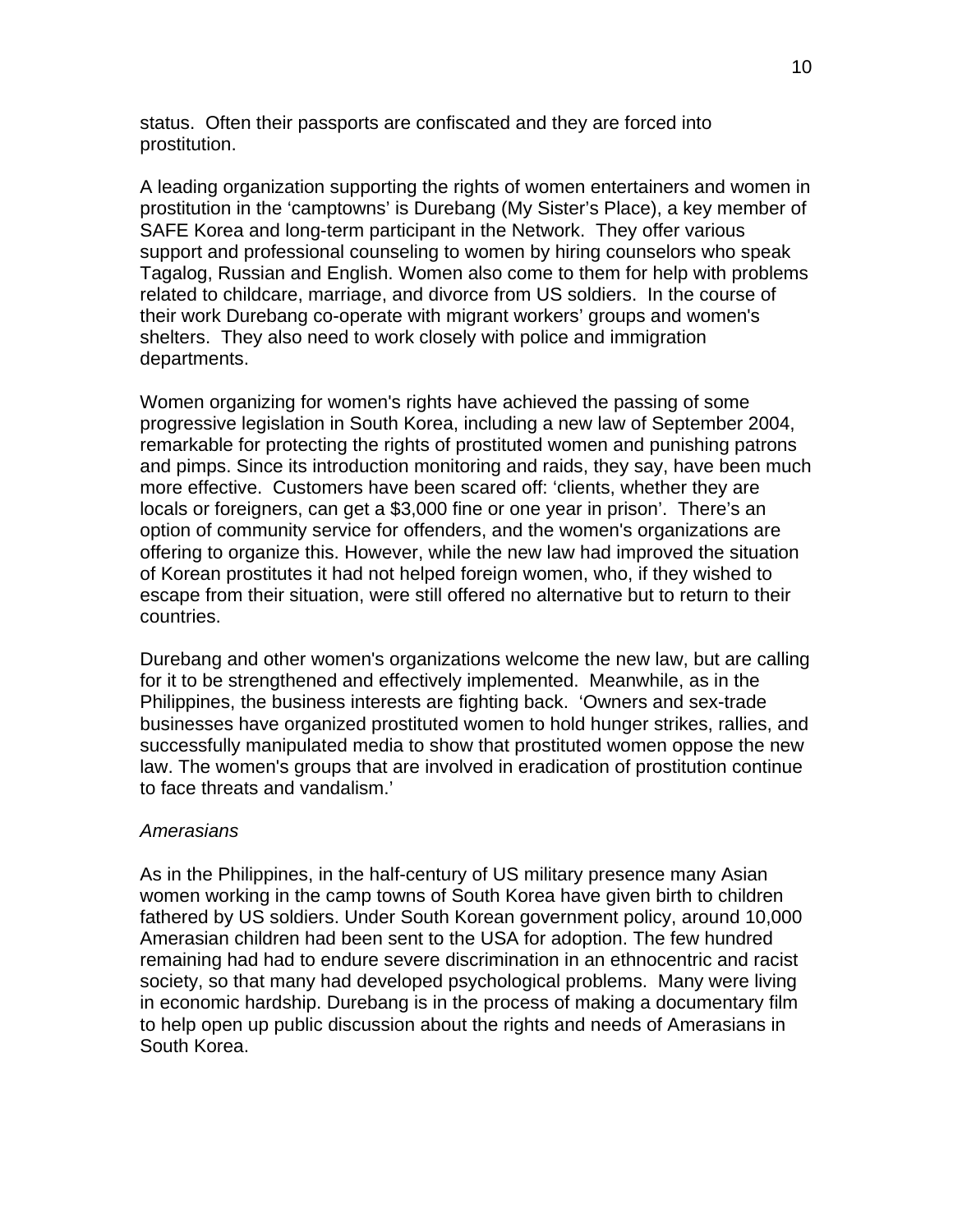### *Addressing crimes committed by US troops*

The South Korean report noted some improvements in the Status of Forces Agreement (SOFA) that governs the presence of the US military in South Korea. In a notorious incident in 2002 two middle school girls had been crushed to death by a US armoured vehicle. The incident had been underplayed by both governments, despite a nationwide candle-light protest against the SOFA.

However in two recent incidents, one involving death and injury in a car accident caused by the drunk US military driver, and the other a death from stabbing, also by US soldier, the perpetrators of the crimes had been tried and sentenced to prison. This improvement had been won partly by civil society action: families of victims were now involving themselves in seeking justice.

### *Opposing the expansion of US military bases*

 $\overline{a}$ 

The knowledge that North Korea possesses nuclear capability is a source of great tension in South Korean society. Since the democracy movement succeeded in changing the regime in the South, progress has been made on the diplomatic front towards a peace agreement. This has been imperilled since 9/11 by US threats against North Korea as part of the so-called 'axis of evil'. SAFE Korea opposes US statements that heighten tension between North and South Korea, and call for the abolition of the National Security Law, which sustains the division of the peninsular, increases the threat of nuclear war, and prevents progress towards democracy.

A Pentagon planning document, Joint Vision 2020, 'concluded that Asia will replace Europe as the key focus of US military strategy in the early 21st century and pointed to China as a potential anniversary' (cited by Kirk et al, 1999). $^3$  $^3$  In April 2003 following a summit meeting known as FOTA (the Future of the Republic of Korea-US Alliance Policy Initiative), the two governments had announced significant changes. There would be a reduction of 12,500 US troops in South Korea by 2008. Ten military administrative functions would be transferred to the South Korean military, which was urged to increase its capacity. Nonetheless, the US would be spending \$110 million to strengthen US forces in South Korea, and indeed, since the FOTA summit, new Patriot missiles, Long Bow Apache helicopters and Stealth planes had been put in place.

Secondly, the main concentration of US establishments would move from Yongsan, near the border with North Korea, to Pyongtaek in the southwest. The move was explained as putting key bases and facilities out of the firing range of North Korea's massive artillery. The women's report continues

<span id="page-10-0"></span> $3$  Gwyn Kirk, Rachel Cornwell and Margo Okazawa-Rey, 'Women and the US Military in East Asia", *Foreign Policy in Focus*, Vol 4, No 9. March 1999 -- revised July 2000. Accessed at [www.fpif.org/briefs](http://www.fpif.org/briefs), March 4, 2005.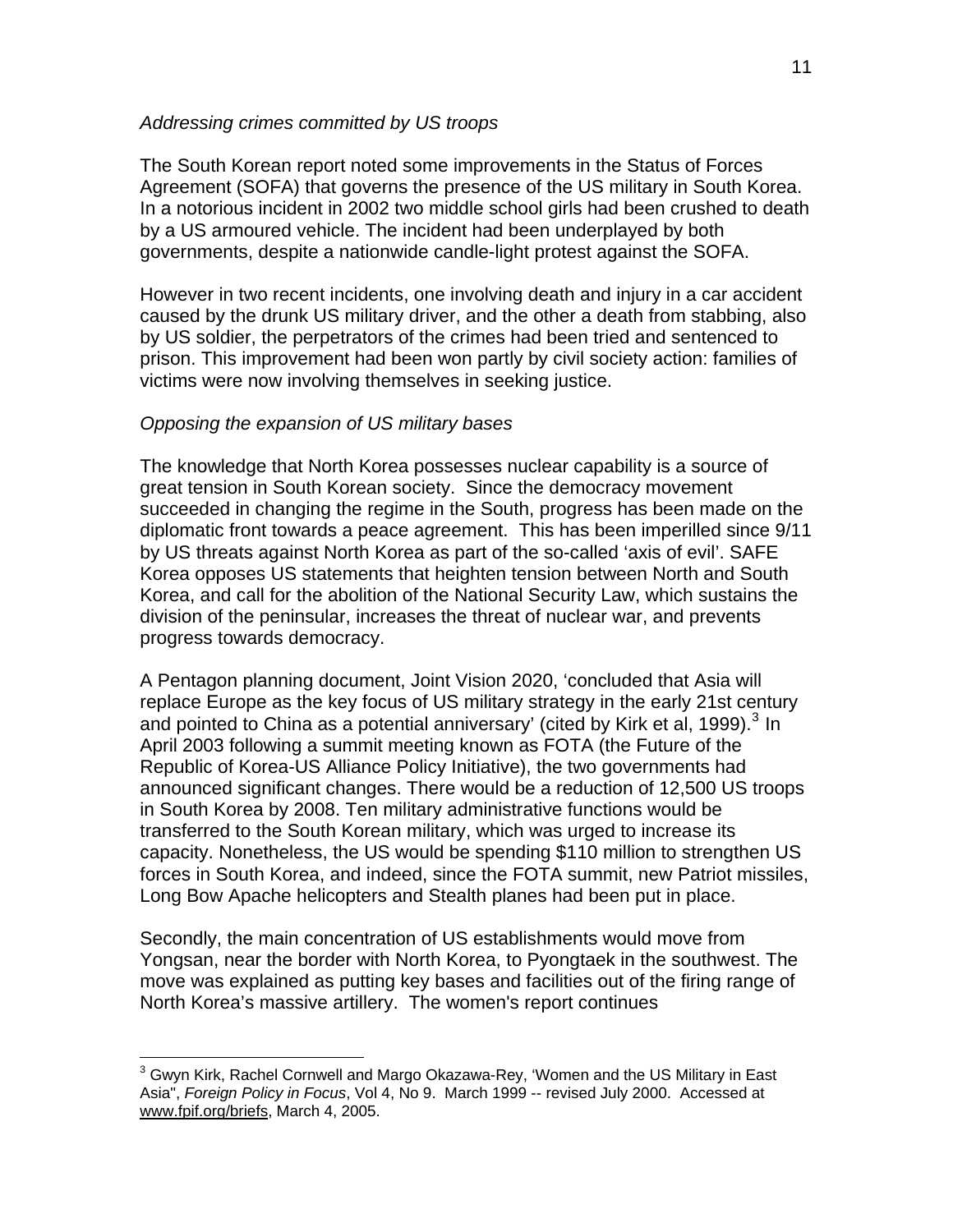However, the new location of bases in the central part of South Korea can also be analysed as a military positioning against China. The US may also be trying to provoke North Korea to develop more missiles, so that the US can eventually set up a missile defence system in South Korea.

The decisions taken at the FOTA summit had given rise to concerned civil society movements on the issue of local people's land rights in both the territory the US military plans to abandon and the territory it plans to acquire. There had been angry demonstrations against 'military bases on land that sustains life'.

Statements made in Washington also suggest that the FOTA changes are designed to achieve flexibility in deploying US troops throughout the region. The women's organizations believe South Korea is being made a practice ground for the US military. The agreement further draws South Korea into support for US hegemonic wars, potentially entangling the country in armed conflict is its people don't wish to be part of.

# **3. Okinawa / Japan**

It was impossible for participants from Okinawa and Japan to come to the meeting in Manila, because they had been totally dedicated to a campaign to get Takazato Suzuyo, the co-coordinator of Okinawa Women Act Against Military Violence, a participating organization of the Network, elected as the (first woman) mayor of Naha City. We learned that her campaign had not been successful, but 'she brought the issue of genuine security to the forefront of public debate'. Meanwhile from the country report for Okinawa submitted to the Network meeting, together with a subsequent letter from Takazato Suzuyo, we learned the following.

Stationed in Okinawa are 30,000 troops, in 39 bases and installations. This represents 75% of all US bases in Japan, despite the fact that Okinawa is only 0.6 percent of the country's land area (Kirk et al 1999). Women Act Against Military Violence reject all military expansion and call for international support in this critical campaign.

First, a major issue is the Japanese government's plan to build an off-shore heliport in Henoko in Nago City in northern Okinawa intended as a replacement for the Futenma Air Base, currently used by the U.S. Marines. Investigative boring work had been carried out during 2004. The majority of Nago citizens feel strongly about this development because it involves drilling in a marine area known for its coral reefs and an endangered sea mammal, the dugong. There had been tension in the area, and people had organized sit-ins, and protests using canoes and boats. During the terrible Battle of Okinawa in 1945, over 200,000 Okinawan people were killed – one third of the population. The forests and the ocean sustained those who survived. Yet, regardless of Okinawan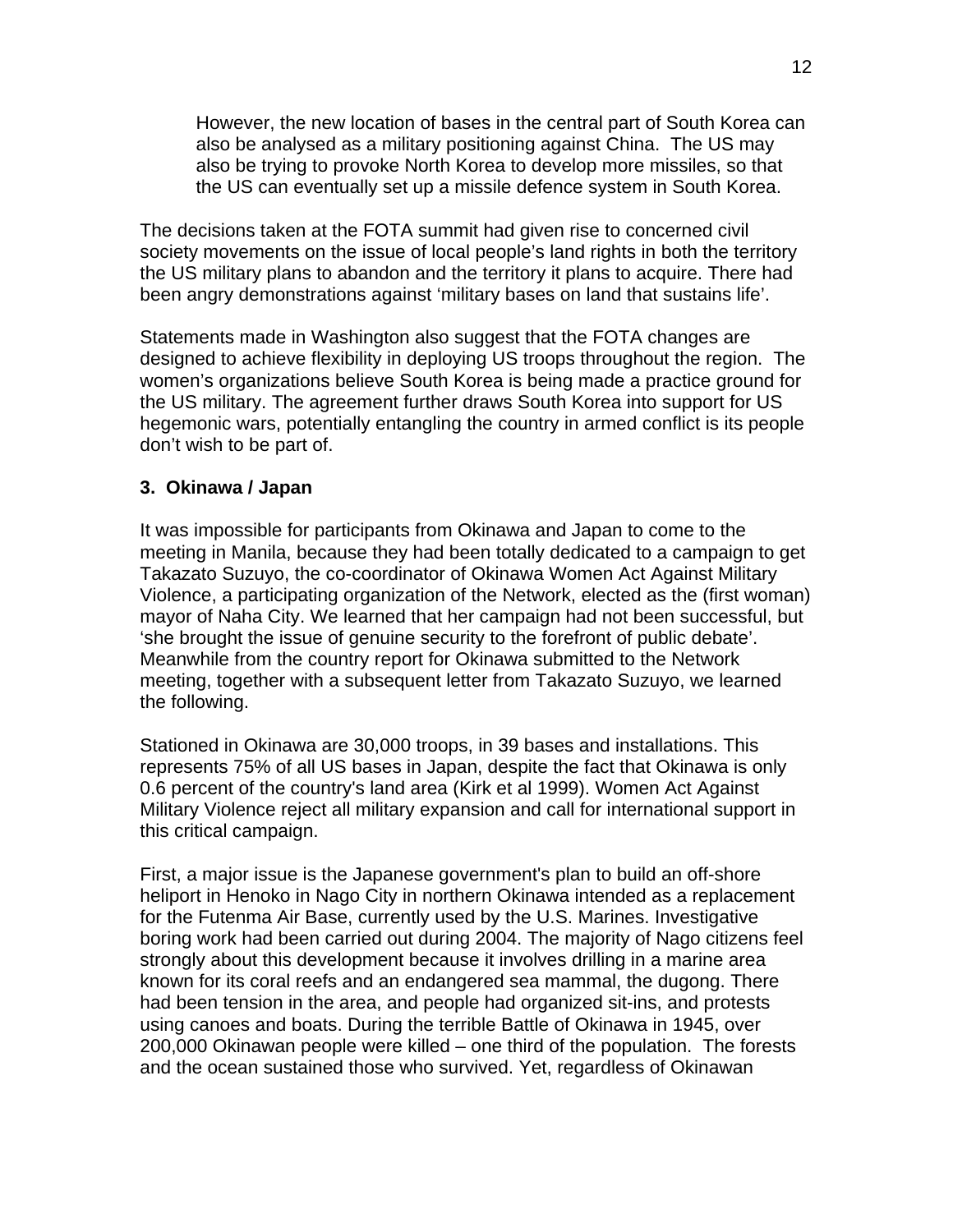opposition, the Japanese government refuses to reconsider the plan to build the heliport, which will jeopardize possibilities for a sustainable way of life. $4$ 

Second, on 13 August 2004 a US military helicopter crashed into a building at Okinawa International University and burned it down. Miraculously, there were no deaths or injuries. But it caused fear and anger among people in Okinawa and led to a protest of 30,000 people.

Further, the US military are constructing an Urban Combat Training facility within Camp Hansen and local residents – including children and elderly women – have been protesting.

There is continuing violence against women. In November 2002 there had been rape attempt by a US military officer against a Filipina woman working in the Officers' Club on a US base. It was discovered that the officer in question had raped another woman in 1998. He continues to deny the charge and a long court process has ensued.

Despite the fact that the Okinawa prefectural government has been seeking revision of the highly unequal Status of Forces Agreement, the Japanese government does not respond to the request, instead giving priority to US-Japanese relations.

The US 'restructuring' of its bases in Asia is recognizably a disguise for the intention to redeploy against 'the new threat'. Okinawa Women Act Against Military Violence are afraid it will result in a stronger US military presence not only in Okinawa but also in Korea, the Philippines, and Puerto Rico.

Finally – the Iraq war. The women reported that U.S. warships and fighter jets stationed in Okinawa had been mobilized in the war against Iraq, and 3000 US Marines had been sent to Fallujah from Okinawa. As an eager supporter of George W. Bush, Japan's prime minister had pledged his commitment to the 'war on terror' and had deployed Japan's Ground Self-Defense Force in Iraq. The women wrote

We know what it means to live under military occupation. And we know about military violence against women. We do not support Japan's involvement in the war against Iraq. We are furious that our tax monies are used to kill innocent Iraqi people, especially women and children.

 $\overline{a}$ 

<span id="page-12-0"></span> $4\,$  A posting on the Internet in February 2005, forwarded to us by Aida Santos of the Philippines Working Group, told how grandmothers and grandfathers of Henoko had sat in on government offices for ten days, occupied the beachfront for more than eight months and held a 20-day hunger strike. When the action moved offshore, some had learned to swim and row, taking to wetsuits to dive into the waters. So far they had succeeded in preventing all drilling of the seabed (www.progressiveportal.org/report.html).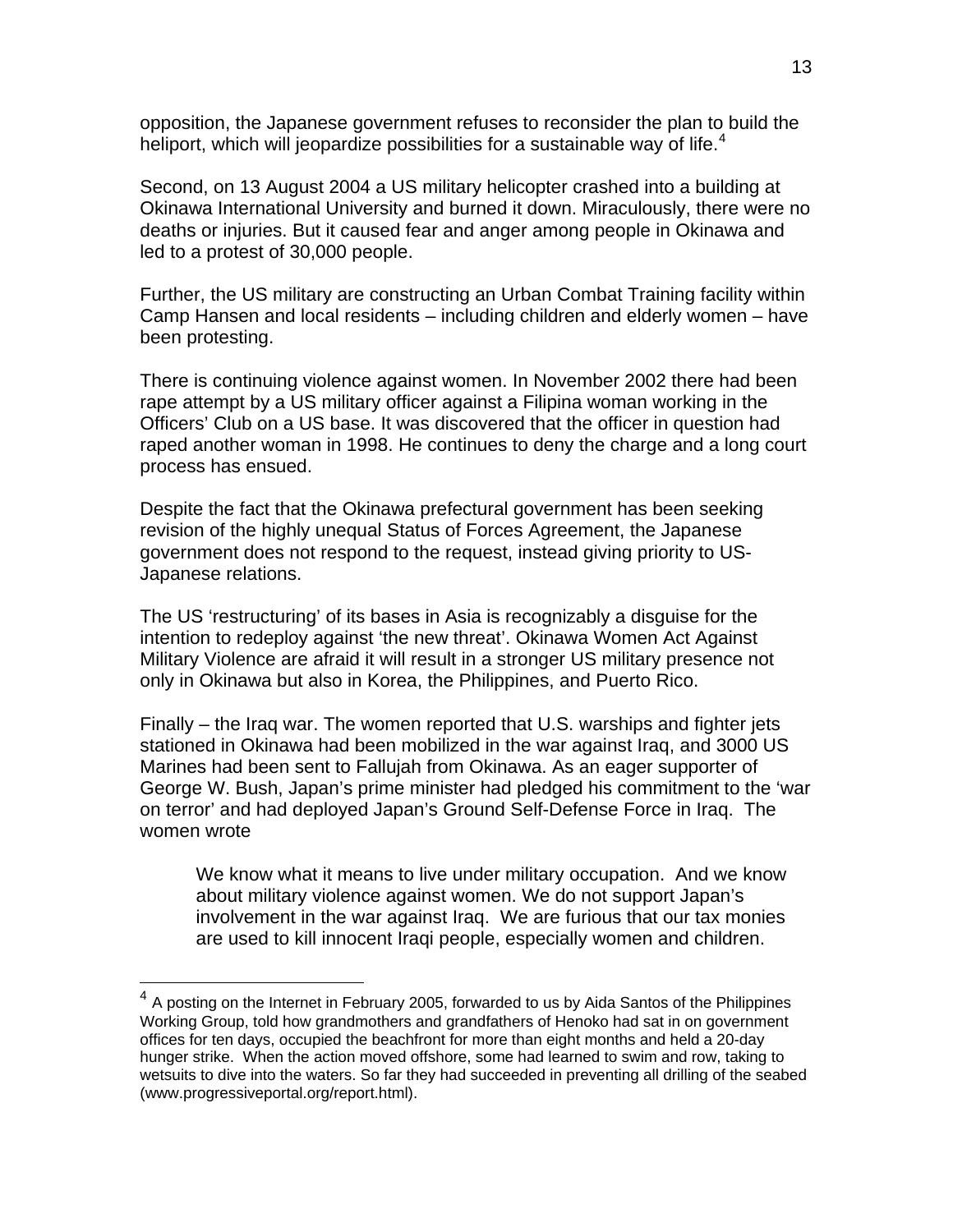## **4. Puerto Rico**

Two women from Puerto Rico came to the meeting in Manila, both residents of the small island of Vieques, 36 miles long with a population of 9500. Carmen Valencia Perez and Zaida Torres Rodriguez were representing the Alianza de Mujeres Viequenses (Vieques Women's Alliance), formed in 1999, and the related Casa Alianza (Alliance House), a women's centre providing training and business skills.

Puerto Rico is effectively a colony of the USA -- termed a 'commonwealth'. They have a representative in the US Congress, who may speak but has no vote. Puerto Rico has its own constitution and a local senate, based on that of the USA. The colonisation of Puerto Rico, Cuba, Guam, American Samoa, Hawai'i and the Philippines by the USA occurred within three years around 1898, when the Spanish-American war brought about the end of the Spanish empire and the beginning of US imperialism. There is thus a strong historic logic in this cooperation today of women from Puerto Rico with those of East Asia.

The US Navy established a base on Vieques in 1940, attracted by its deep-water harbour, suitable for submarines. It was scaled down in 1980 and finally, following mass mobilization, lobbying in Washington and a referendum in Puerto Rico, the US Navy was completely withdrawn in 2003. For more than 60 years, although the islanders benefited from employment opportunities created by the military, they lived in a nightmare situation, clustered in the centre of the island with an arsenal one side of them and a bombing range the other.

The movement to get the Navy out began when a civilian guard was killed in a bombing accident. But there had long been awareness of the high-level of illness and reproductive problems due to poisoning by arsenic, mercury, lead and other heavy metals, contamination resulting from the dropping of 7 million lbs of explosives on this small island every year for 62 years.

Now the people of Vieques are calling for adequate compensation, control of their own land (which was transferred into the hands of the US Fisheries and Wildlife Department), clean-up of the environment, alternative employment and the improved services and care their damaged health requires. Their struggle is a two-handed one against the US government, but also against the Puerto Rican authorities that do not always reflect the interests of the people.

Women have been leaders in the movement from the start. The Alianza are informally linked to a larger women's peace movement in Puerto Rico, the Coordinadora Paz por la Mujer, which, like them, links the themes of militarization, employment, women's well-being and antiracism. I asked Carmen and Zaida why do you think it's important to organize as women? We do it, they said, in the spirit of householders: 'Vieques is our house. Women are head of the household. Women care for people and society.'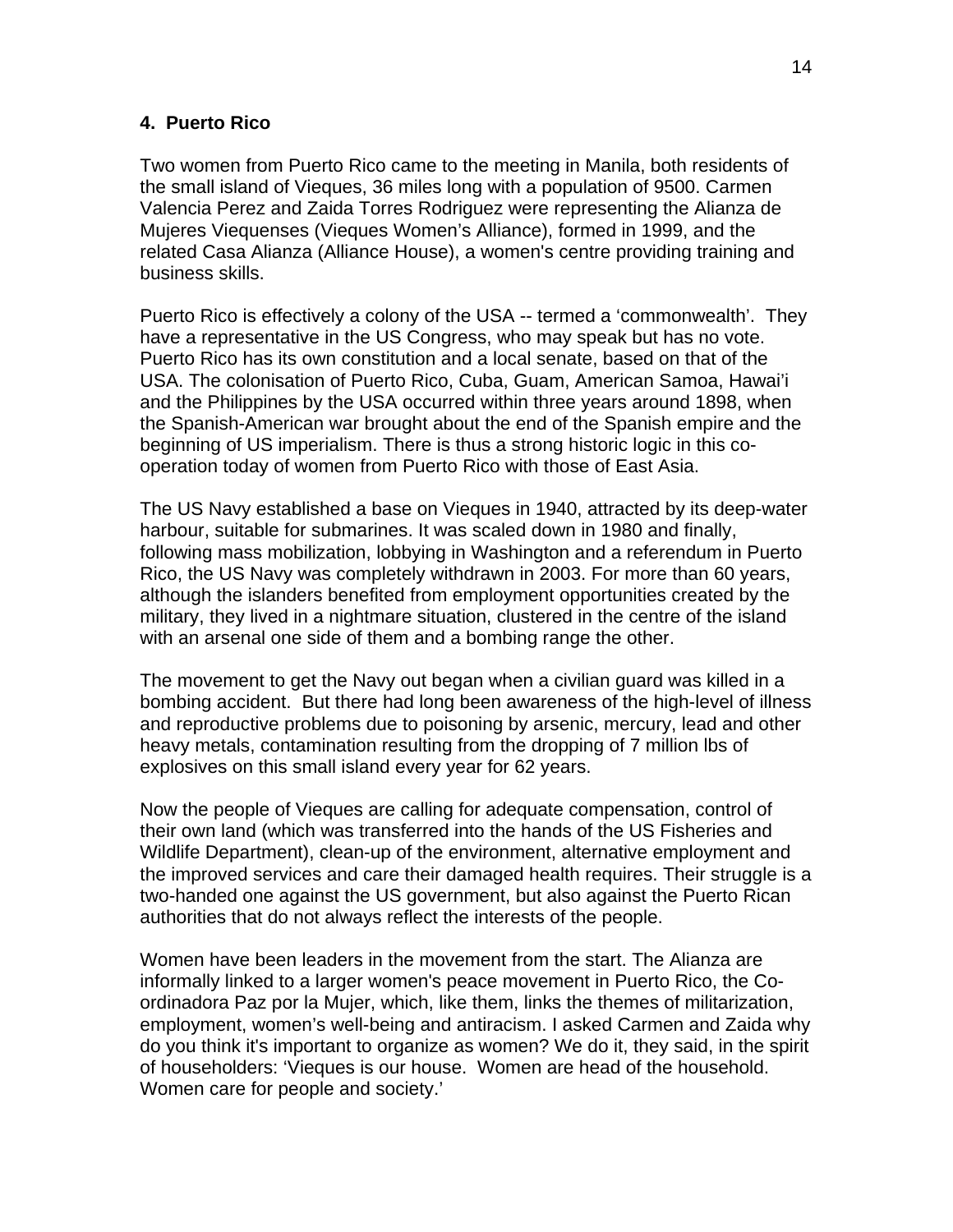## **5. Hawai'i**

At first I was surprised that Hawai'i had its own 'delegation', so to speak, at the Network meeting. Was it not one of the states of the USA? This was my naivete -- I quickly learned that the relationship between the Hawaiian indigenous people, the *Kanaka Maoli*, and the USA was not very different from that of Filipinos or Puerto Ricans, and that the occupation of these widely separated regions dates from the same imperialist moment of US history in the late 19th-century.

During the meeting, Terri Keko'olani-Raymond of DMZ-Hawai'i / *Aloha 'Aina* [5](#page-14-0) told how, in 1893, in complicity with American business interests in Hawai'i, the United States military participated in the overthrow of the sovereign Kingdom of Hawai'i in violation of international law and treaties. At the time local people organised a massive petition rejecting annexation, so to this day a lot of them consider their country to be under occupation. The United States military has established control over 6 percent of the total land area of Hawai'i, including 22 percent of the land on the island of O'ahu and even 68 percent of the little islet of Kaula.

Being home to the Pacific Command, Hawai'i is hugely important in the US projection of force worldwide. It is

the 'linchpin' of US military strategy in the Asia-Pacific region. Based in Honolulu, the Commander-in-chief of the Pacific Command (CINCPAC) governs... a 'transnational garrison state', encompassing 105 million square miles from the eastern coast of Africa to Mexico, 43 countries and over 60 percent of the world's population. The Pacific Command has 300,000 military personnel in the theater, including 100,000 forward deployed troops in the Western Pacific (Kajahiro 2003: 2) $^6$  $^6$ .

Fifty-four percent of military land holdings in Hawai'i are the indigenous people's national lands, wrongfully appropriated by the US state. The *Kanaka Maoli*, for whom an important cultural value is *aloha 'aina*, or love for the land, have been engaged in unremitting struggle to get these culturally significant areas back from military use. Like the Puerto Rican and Filipina women, they call for the decontamination of hundreds of military sites where toxic materials and unexploded ordinance left from bombing and artillery testing endanger life and health.

The various stories told at this meeting, from Mindanao, Okinawa, Puerto Rico and now Hawai'i all made dramatically clear how the struggle for respect for inhabitants, land rights and justice in development are inseparable from the struggle for demilitarization and decolonisation. Take for instance the case of

 $\overline{a}$ <sup>5</sup> DMZ stands for 'demilitarized zone' and Aloha 'Aina means 'Love for our Land'.

<span id="page-14-1"></span><span id="page-14-0"></span> $^6$  Kajahiro, Kyle "Aloha'Aina vs.Militarism", The Files, Vol.1, Issue 6, 2003. News Journal of the Native Hawaiian Multi-media Network.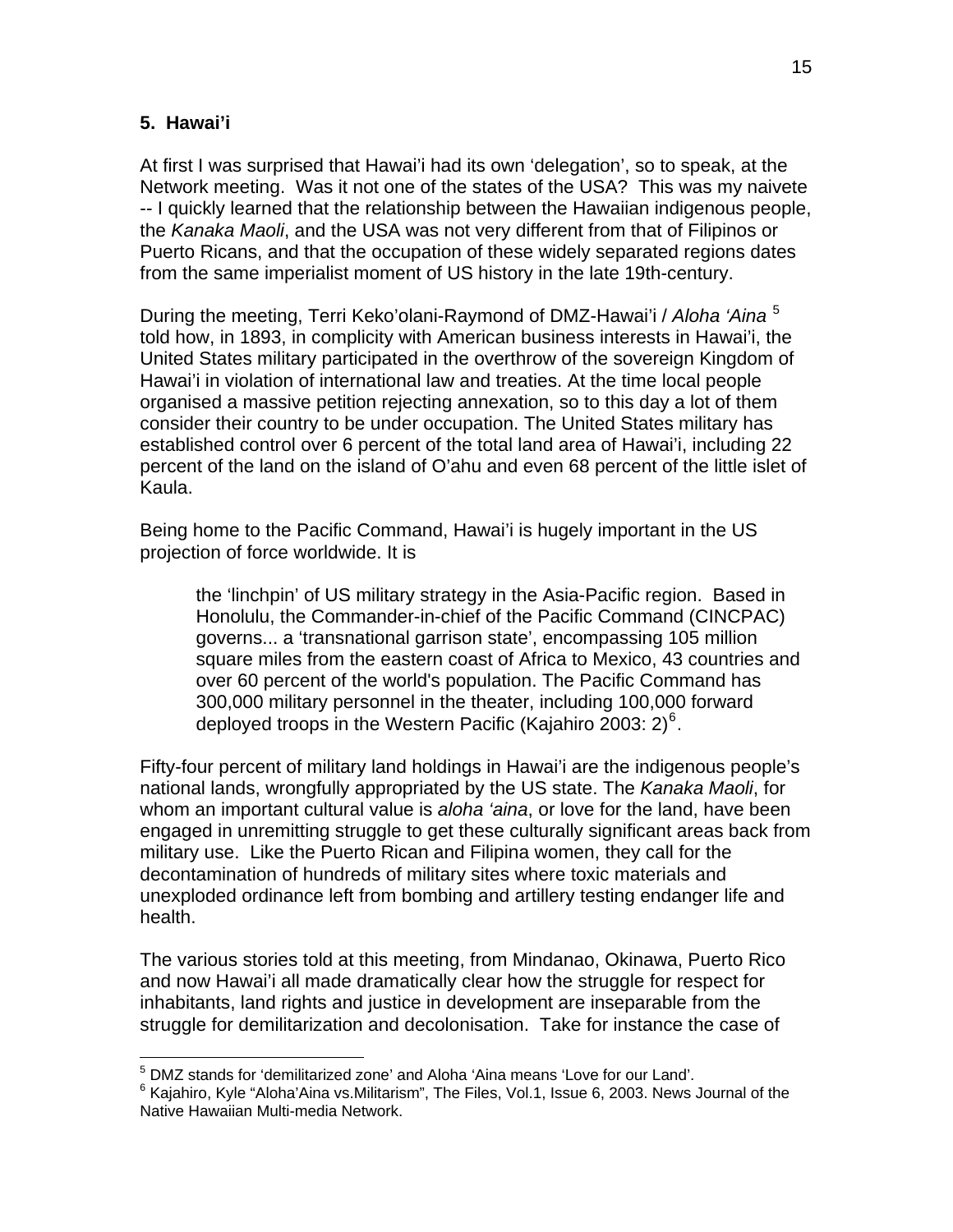one much-abused area, Makua Valley, on the island of O'ahu, where the US now wants to takeover more land.

Terri's press statement, issued at the Manila meeting, summarised the new threat:

Since September 11, 2001, Hawai'i has been undergoing the largest military expansion and 'land grab' since World War II. On the pretext of defending America against terrorist attacks, new militarization plans include the appropriation of a further 25,000 acres. This will violate state and county land use plans and threaten environmental degradation by toxic materials. Human health, endangered species and Hawaiian cultural sites will be destroyed or harmed. Further, increased militarization intensifies efforts to recruit our youth into the armed services.

The land is to be used by the Stryker Brigade and its 300 twenty-ton armored assault vehicles, designed for use against civilians in urban warfare situations such as Iraq today. The Army says it chose Hawai'i for the Stryker Brigade because 'its location within the Pacific Rim is a critical area of interest for the United States.' In other words, the Brigade trained in Hawai'i will be ready to be sent to places like the Philippines, Indonesia, South Korea, Okinawa and the Pacific island nations, for use against people who oppose US interests.

Makua has been chosen for the Stryker Brigade because its terrain is similar to that of Mindanao, in the Philippines, where the US have in mind to deploy this weapon. But Makua Valley harbours many endangered species of wildlife and is particularly rich in ancient *mo'olelo,* or historical stories, giving a great importance to the *Kanaka Maoli*. Makua means 'parents' in Hawai'ian language. It's believed to be the place where the Wakea (father sky) and Papa (mother earth) came together to create humans and all other life. There are many homeless people in Hawai'i, and in Makua some have set up communities on the beaches. Now the state is attempting to use the law to displace them (Kajahiro 2003).

The Hawaiian women told us that other developments planned by the US military in Hawai'i include the expansion of Missile Defense (Star Wars), involving missile launches over the north Pacific, new X-Band Radar installations, an expansion of the Air Force tracking system, the home-porting of a nuclear powered aircraft carrier in Pearl Harbor and the sale of land to private developers to finance new military housing.

They said the antimilitarist movement in Hawai'i is not only a movement of indigenous people, but includes a cross-section of the population, white Americans and Chinese, manual workers, writers and artists. There's no separate women's movement, but women are significant leaders and activists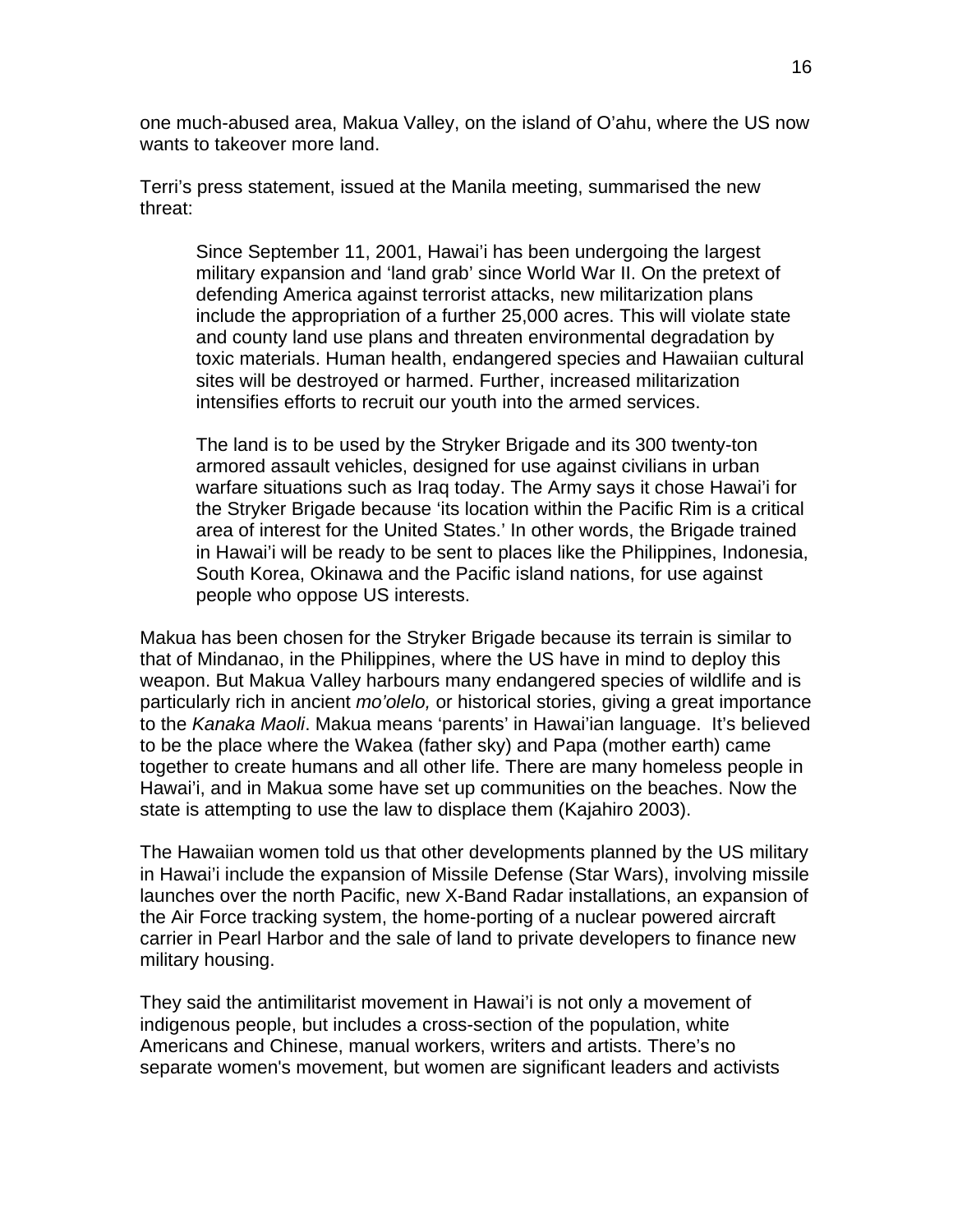within it, especially among the indigenous people. One of the latter, Haunani-Kay Trask, writes

while many Hawaiian men have been transforming themselves into politicians, many Hawaiian women have chosen the path of decolonization, testing their leadership in the movement for sovereignty (Trask 1993: 92). [7](#page-16-0)

# She continues

 $\overline{a}$ 

I believe the main reason women lead the nationalist front today is simply that women have not lost sight of *lahui*, that is, of the nation. Caring for the nation is, in Hawaiian belief, an extension of caring for the family that includes both our lands and our people. Our mother is our land, Papahanaumoku, she who births the islands. Hawaiian women leaders, then, are genealogically empowered to lead the nation …[so] on the front line, in the glare of public disapproval, are our women, articulate, fierce and culturally grounded. A great coming together of women's mana has given birth to a new form of power based on a traditional Hawaiian belief: women asserting their leadership for the sake of the nation (Trask 1993: 94).

# **6. The United States of America**

The women of the US group have a rather different role in the Network from those of the other country groups. Some of them are themselves US citizens of Asian origin, or citizens of Asian countries currently living, studying or working in America. Living in the USA, they're in a good position to monitor US militarism as mind-set and US militarization as an unfolding practice, and to provide briefings for the Network. US-based women arrange speaking engagements for women from Asia, write letters on their behalf to US government agencies, and undertake public education on these issues in the US. They share with women from other participating countries the ways in which US militarism also harms communities in the United States, especially communities of colour.

I draw here on the paper they'd prepared for the 5th international meeting which provided information requested by Philippines Working Group. First, they reported on popular political attitudes over the time of the recent presidential election. Although the outcome of the election had been a disappointment they stressed that a lot of potential Kerry supporters had been disqualified from voting and electoral fraud could not be ruled out. 'The more the country moves to the right, the issues and values seemed to become more polarized and also clearer for the centre and the left.'

<span id="page-16-0"></span><sup>7</sup> Trask, Haunani-Kay (1993) *From a Native Daughter: Colonialism and Sovereignty in Hawai'i.* Honolulu: University of Hawai'I Press.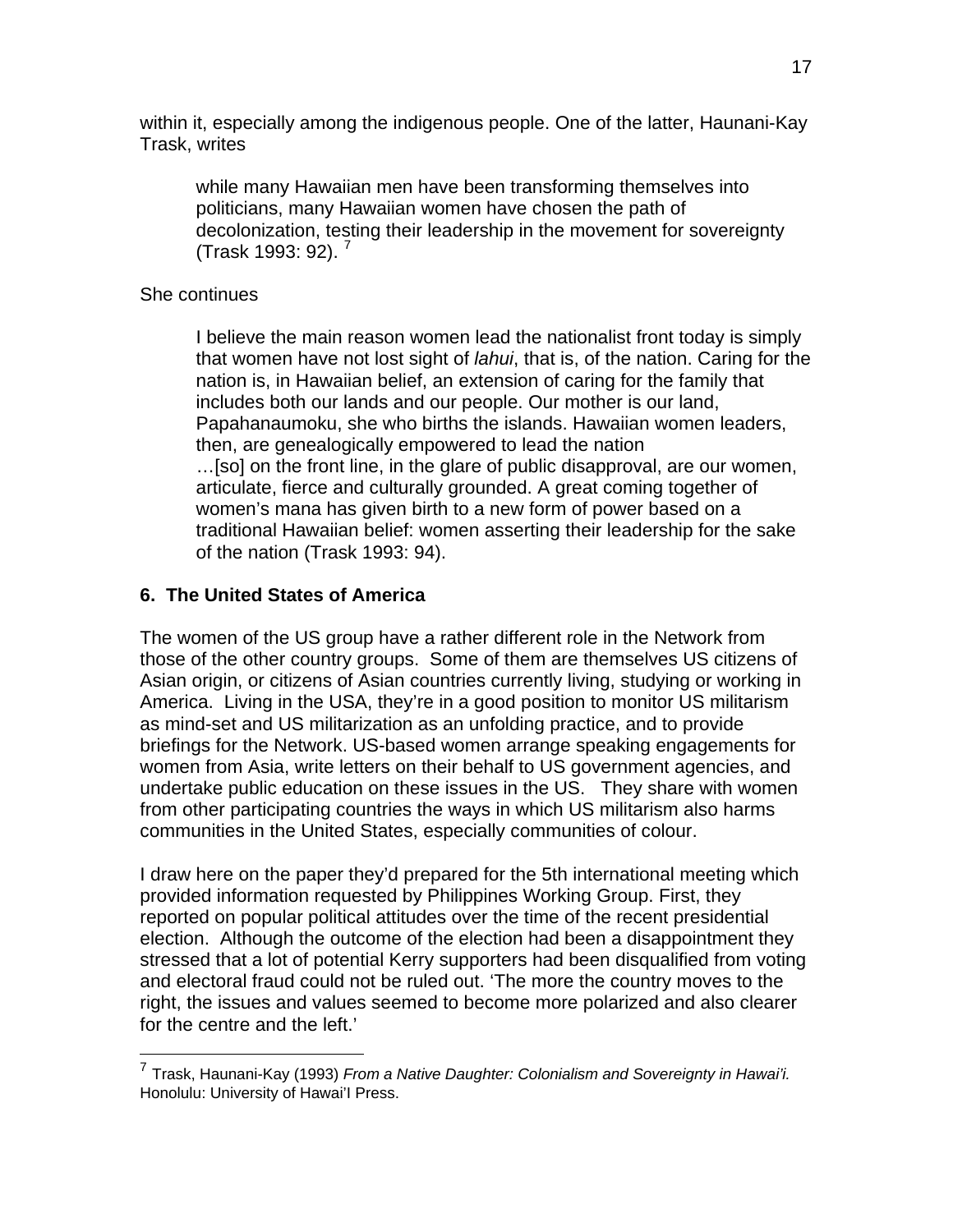They reported on the invasion of Iraq -- the number of dead and wounded, the prisoners held by the USA, the legislation following 9/11 (particularly the USA PATRIOT Act and the Homeland Security Act) and its effect on democracy and liberty, and the loss of international respect and support for the USA. Many people around the world believe the US to be a threat to world peace and stability. Almost half of all Americans believe the US is less, not more, secure because of the war on Iraq.

They also presented useful figures on military spending. For example, the Pentagon budget for 2005 is \$421 billion, to which must be added a further \$26 million for invading Iraq, and another \$5 billion per month to cover the cost of ongoing operations in Iraq and Afghanistan. They gave comparative per capita military spending by country, showing that of the USA to be second only to that of Israel, almost double that of the next highest spender, Saudi Arabia, and well over twice that of the UK. As Gwyn Kirk put it in an address to an open session of our meeting

In 2004, 150 billion dollars will be expended on the military worldwide. And I'm ashamed to say that 47% of this total is US expenditure. Yet the US has the highest infant mortality rate in the industrialized world. There are two million in prison.

The US has 220,000 military personnel stationed overseas, 20,000 of them on ships. As a result it's experiencing a manpower shortage, and must increasingly call on reservists, offer military service as an alternative to incarceration, and intensify recruitment, especially among people of colour in the USA.

Women from the US reminded Network participants at the meeting that since Dick Cheney made this public in 2000, it is widely understood that official US policy is to attain 'full-spectrum dominance', which means worldwide control of land, air and sea -- and control of space. This new conceptualisation of US foreign and defence policy explains many of the phenomena reported at the meeting by women from the various regions. FSD means the shifting of bases from one country to another, and their relocation within countries.

I've mentioned above some of the effects of changes in US strategic thinking. We saw that the US military plan to move facilities near the border between South and North Korea to sites further south, offering a more effective threat to China. We were told of simulations being carried on in preparation for hostilities against North Korea or China, foreseeing the possible movement to South Korea of 600,000 US troops from Guam, Hawai'i, Okinawa, Japan and the Philippines. And soon after our meeting Aida Santos circulated the news that US and Japanese defence officials were conferring about a possible transfer of US forces from Okinawa to the Philippines.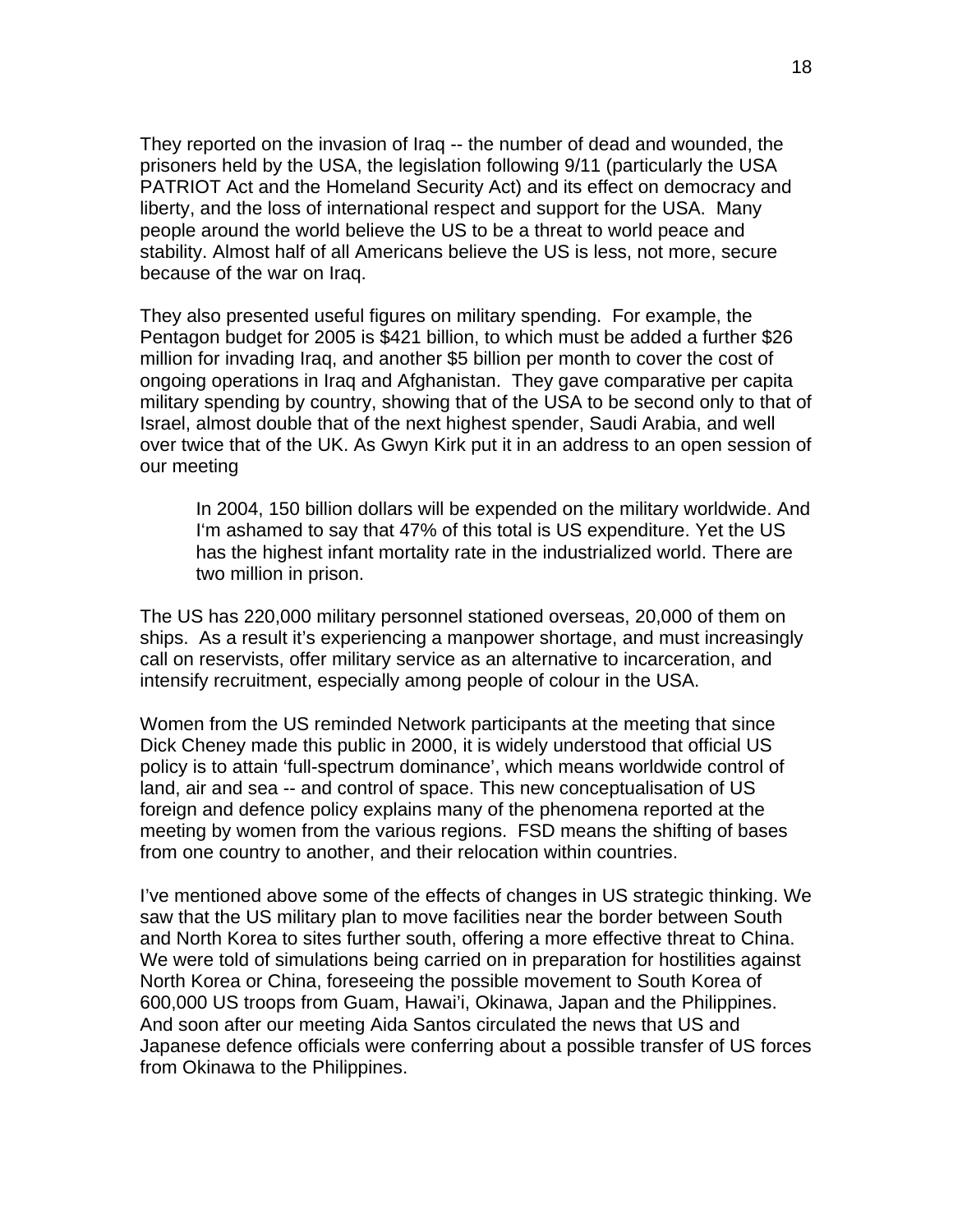Pro-active US strategies like these highlighted the need for co-operation between women in the different countries of the Network. But, as we've seen from the other country reports, the US is sometimes reactive too. It's not entirely immune to popular opinion and has sometimes withdrawn facilities in response to local political unrest. Nor can the administration afford to altogether ignore opposition at home. Bush's foreign policy, the arrogant way the present administration tramples on the sensibilities of less powerful countries, its negligent exploitation of the poor world, and above all its 'war on terror' are disturbing to many US citizens.

The US country report listed a lot of manifestations of activism in the USA. It mentioned two major new coalitions, the International ANSWER Coalition, and United for Peace and Justice; established peace organizations such as the War Resisters League; faith-based organizations such as the American Friends Service Committee; veterans groups and families of 9/11 victims; and a number of women's networks and local groups, some of them old, like the Women's International League for Peace and Freedom, some of them new, like Code Pink. Progressive media, especially local radio stations and web sites have been specially important in mobilizing opposition to the invasion of Iraq. I gained the impression though that, as in the UK, the national mobilisations are addressed more to opposing a particular act of war than opposing militarism and militarization as such and (as Margo put it) 'non-compliance with the agenda of full-spectrum dominance'.

In her address Gwyn Kirk said of the Network:

We come from very different places in terms of power and privilege, but we share an analysis… Women's concept of security is different. What we mean by it is an environment that is sustainable for life, redistribution of wealth and human rights…

[We see] an exploitative system that generates despair, violence and selfhatred. Millions are displaced from poor regions to serve the rich. Looking in this direction things look very bad…[But] in our network we share a love of land and life, the sturdy connections of women and men, opening space for change – of hearing, imagination, creativity, connection and courage. Looking in this direction there is hope.'

# **Concluding notes**

My contact with the East Asia, US, Puerto Rico Women's Network against Militarism occurred in two phases: first an interview with Margo Okazawa-Rey and Gwyn Kirk in California in May 2004; second, six days in Manila attending their 5th international meeting between Nov 22-28, 2004. I would like to thank the Network as a whole very warmly for permitting me to be present at their meeting.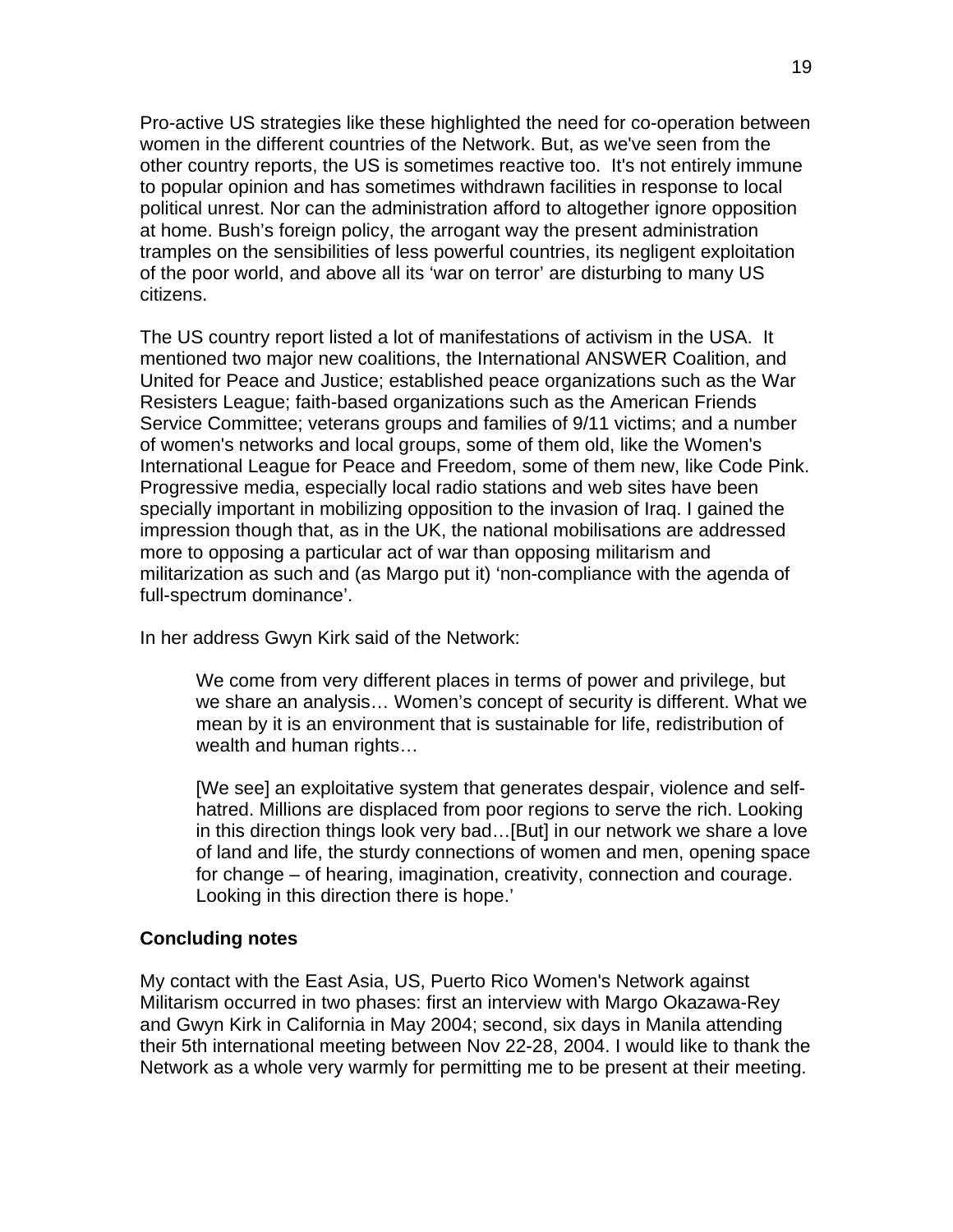In addition, I'd specially like to thank the following women for making time for me to interview them while we were in Manila together: Zaida Torres Rodriguez and Carmen Valencia Perez from Puerto Rico; Terri Keko'olani Raymond of Hawai'i; Yu Young-Nim, Ko You-Kyoung, and Chang Hee-Won from South Korea; Aida Santos from the Philippines; and Ada Dultra Estepa and Fatima Pir Tillah Allian from the Philippine island of Mindanao. My warmest thanks also to Don Mee-Choi, Chang Hee-won and Beatriz Herrera for helping me with interpretation in some interviews.

This profile was returned in draft to my various informants. All but one country group gave me suggestions for correcting and improving the text. Only the section on Hawai'i has not been so affirmed and should be read as provisional. Otherwise, this is a version with which my informants felt comfortable, and they have agreed to my putting it on my website so that it can be available to other interested women.

For contact details, please see Appendix.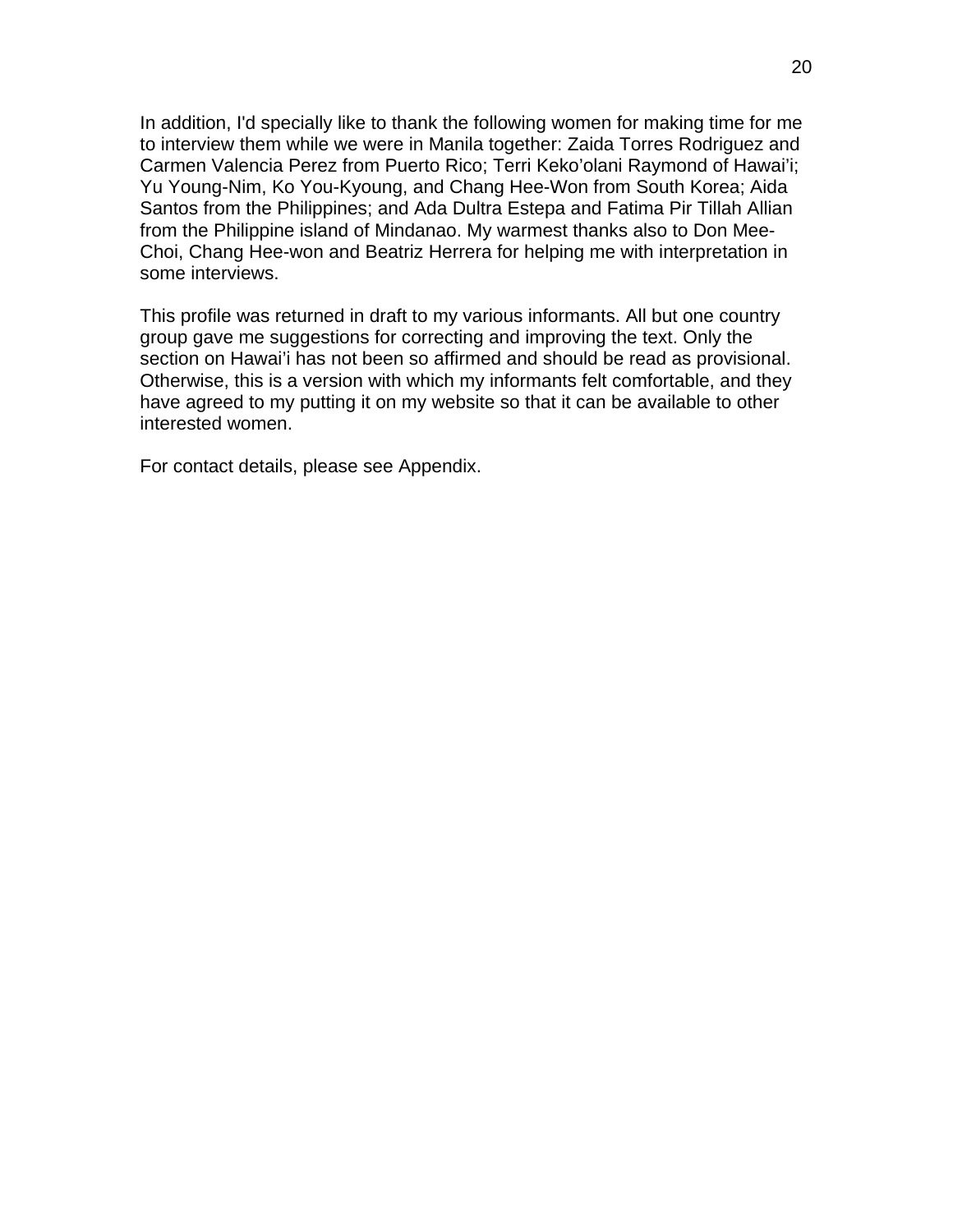# **Appendix**

# **Organizations Affiliated to the East Asia - US - Puerto Rico Women's Network against Militarism**

## *1. The Philippines*

*The Filipina organizations participating in the Network group together under the umbrella: 'Philippines Working Group, Manila'. Its members are:* 

Amnesty International – Pilipinas [amnestypilipinas@meridiantelekoms.net](mailto:amnestypilipinas@meridiantelekoms.net)

BUKLOD Centre, Olongapo City [buklod@info.com.ph](mailto:buklod@info.com.ph)

Ing Makababaying Aksyon (IMA) Foundation [imafound@mozcom.com](mailto:imafound@mozcom.com) [www.ima.org.ph](http://www.ima.org.ph/)

Kaisa Ka (Pagkakaisa ng Kababaihan – Unity of Women, Philippines) kaisa\_ka98@yahoo.com

People's Task Force for Bases Clean-up / No Nukes Asia [basecln@yahoo.com](mailto:basecln@yahoo.com) [www.yonip.com/main/taskforce](http://www.yonip.com/main/taskforce)

WEDPRO (Women's Education, Development, Productivity and Research Organization), Quezon City [www.wedpro1989.org](http://www.wedpro1989.org/) [wedpro.inc@pacific.net.ph](mailto:wedpro.inc@pacific.net.ph)

and Nagka (Nagkakaisang Kababaihan ng Angeles – United Women of Angeles)

WomanHealth Philippines womanhealth87:yahoo.com

# *2. South Korea*

*The South Korean organizations participating in the Network group together under the umbrella: SAFE Korea, Seoul safe@jinbo.net. Its members are:*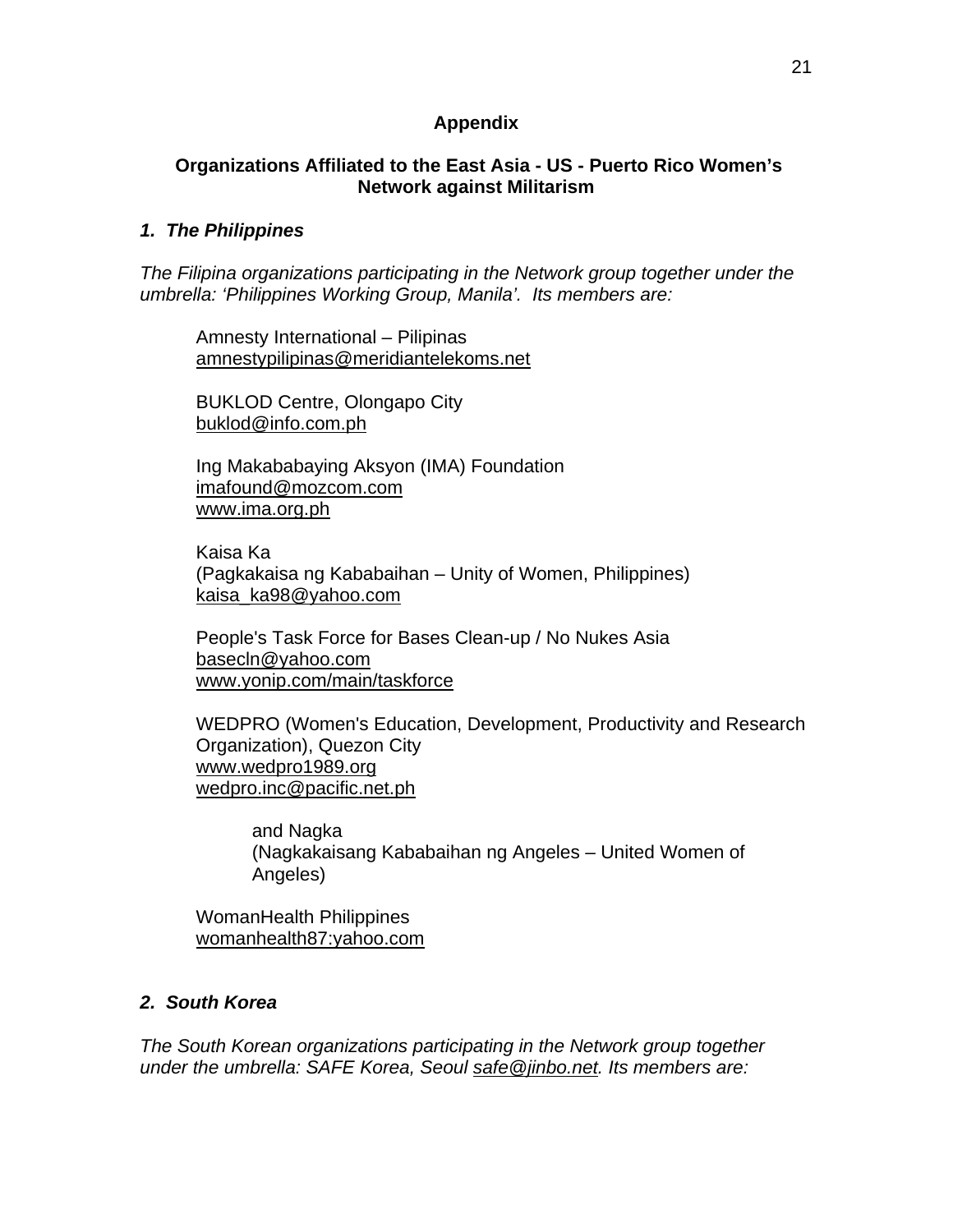## Durebang (My Sisters Place), Uijongbu [durebang@hotmail.com](mailto:durebang@hotmail.com)

**Hansori** 

(One Voice -- an alliance of women's groups concerned with prostitution)

Women Making Peace, Seoul [www.peacewomen.or.kr](http://www.peacewomen.or.kr/) [wmp@peacewomen.or.kr](mailto:wmp@peacewomen.or.kr)

*And two mixed organizations of men and women:* 

National Campaign to Eradicate Crime by US Troops in Korea, Seoul [us@usacrime.or.kr](mailto:us@usacrime.or.kr) www.usacrime.or.kr

Solidarity for Peace and Human Rights

### *3. Japan/Okinawa*

Asia-Japan Women's Resource Centre, Tokyo www.aworc.org

Japan Coalition of the US Military Bases, Yufuin, Oita www.coara.or.jp

Okinawa Women Act against Military Violence, Naha, Okinawa [suzuyo@mxi.mesh.ne.jp](mailto:suzuyo@mxi.mesh.ne.jp)

### *4. Puerto Rico*

Alianza de Mujeres Viequenses, Vieques [mujeresviequenses@hotmail.com](mailto:mujeresviequenses@hotmail.com)

Casa Alianza casaalianza@hotmail.com

Institute for Latino Empowerment, Caguas ile@institutolatino.org

#### *5. Hawai'i*

DMZ Hawai'i / Aloha Aina www.nohohewa.com